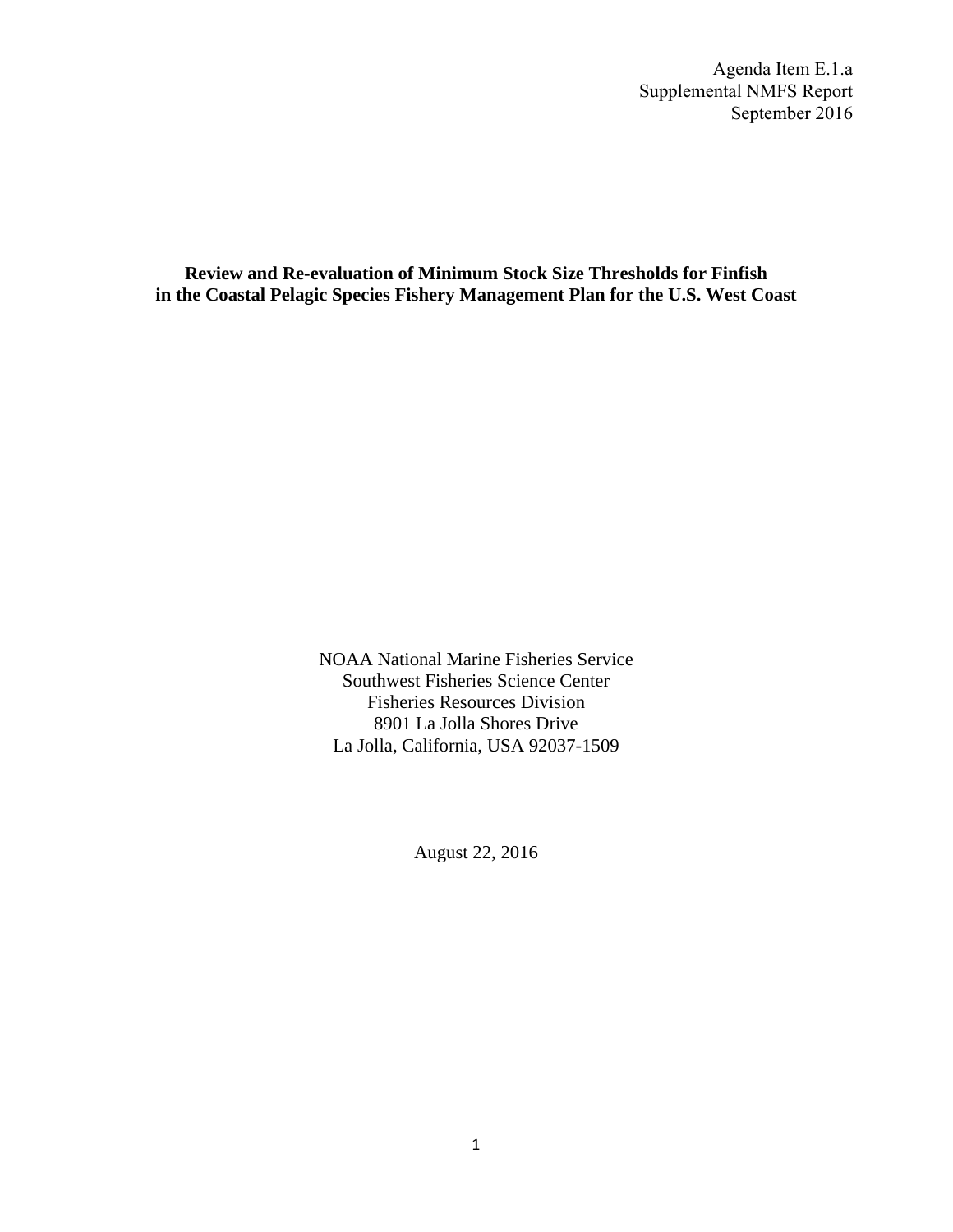# **Introduction**

# Background

The following review and analysis were conducted by the National Marine Fisheries Service's Southwest Fisheries Science Center (NMFS-SWFSC) to meet terms of a settlement agreement specified in Oceana, Inc. v. Penny Pritzker, et al. (Ninth Circuit No. 13-16183; District Court No. C-11-6527 EMC (N.D. Cal.)). Specifically, paragraphs 7-8 of that agreement state:

*7. NMFS shall consider revising or establishing, as appropriate, minimum stock size threshold ("MSSTs") for Pacific sardine, as it is managed under the Coastal Pelagic Species Fishery Management Plan; Pacific mackerel; the central subpopulation of northern anchovy; the northern subpopulation of northern anchovy; and jack mackerel.* 

*8. NMFS shall compile and examine scientific information available at the time of NMFS's analysis pertaining to MSSTs for the stocks listed in paragraph 7; develop recommendations based on that evaluation, which might or might not include recommendations to revise or establish MSSTs; and present a report of the results to the Council at or before the September 2016 Council meeting.* 

It is important to preface this report by clarifying that it strictly pertains to minimum stock size thresholds (MSSTs) for stocks in the Coastal Pelagic Species Fishery Management Plan(CPS-FMP), not the CUTOFF parameters used in the harvest control rules (HCRs) used for setting acceptable catch limits (ACLs). CUTOFF can be the same as the MSST (e.g. 18,200 mt for Pacific mackerel), but the Council has also set CUTOFF higher than MSST, e.g. for Pacific sardine (CUTOFF=150,000 mt v. MSST=50,000 mt; PFMC 1998) and northern anchovy central subpopulation (CUTOFF=300,000 mt v. MSST=50,000 mt; PFMC 1990).

The NMFS guidelines for National Standard 1 (NS1) of the Magnuson-Stevens Fishery Conservation and Management Act states the following regarding MSSTs (50 CFR  $600.310(e)(2)(i)-(ii))$ :

*Minimum stock size threshold (MSST). The level of biomass below which the stock or stock complex is considered to be overfished.*

*Overfished. A stock or stock complex is considered ''overfished'' when its biomass has declined below a level that jeopardizes the capacity of the stock or stock complex to produce MSY on a continuing basis.* 

*SDC to determine overfished status. The MSST or reasonable proxy must be expressed in terms of spawning biomass or other measure of reproductive potential. To the extent possible, the MSST should equal whichever of the following is greater: One-half the MSY stock size, or the minimum stock size at which rebuilding to the MSY level would be expected to occur within 10 years, if the stock or stock complex were exploited at the MFMT specified under paragraph (e)(2)(ii)(A)(1) of this section. Should the estimated size of the*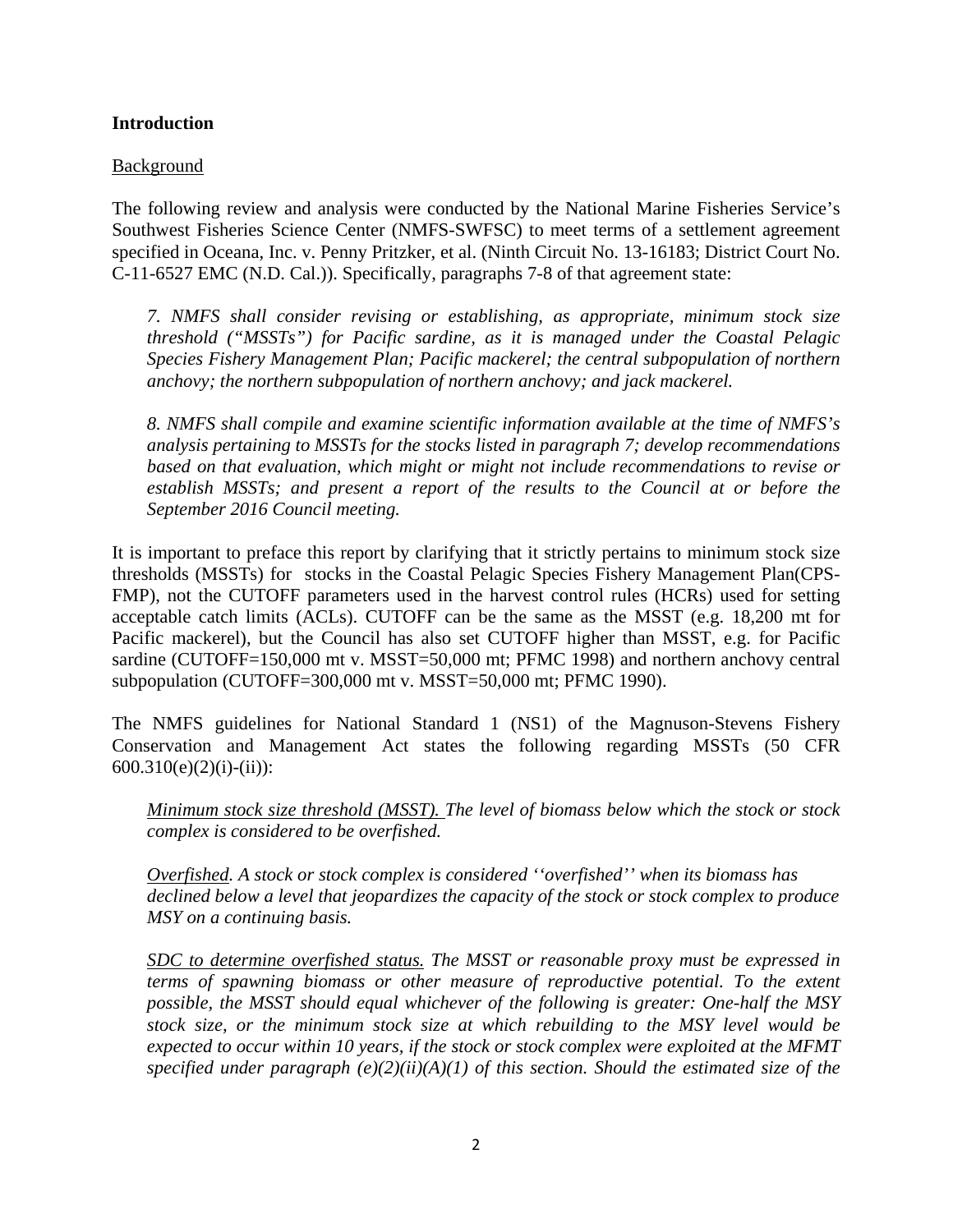*stock or stock complex in a given year fall below this threshold, the stock or stock complex is considered overfished.*

The NS1 guidance regarding MSSTs has been applied across many federally managed stocks, however, variations and proxies have been implemented regionally. The New England Fishery Management Council uses the default of  $0.5*SSB_{MSY}$  (spawning stock biomass associated with maximum sustainable yield) as the overfished threshold. Following Restrepo et al. (1998), the South Atlantic Fishery Management Council defines MSST as  $(1-M)^*SSB_{MSY}$  when  $M<0.5$  (but 0.5*SSB*<sub>MSY</sub> when *M*>=0.5). The Pacific Fishery Management Council (Council) uses a depletionbased approach for groundfish, defining MSST as  $0.25*SSB_0$  for most species and  $0.125*SSB_0$ (spawning stock biomass associated with virgin, unfished conditions) for flatfish species. The above approaches have been implemented such that the biomass basis for MSST (*SSB<sub>MSY</sub>*, *SSB*<sub>0</sub>) is updated with each new stock assessment. In contrast, MSSTs in the CPS-FMP (where available) have been specified as biomass metrics for each species (e.g. 50,000 mt for Pacific sardine, 18,200 mt for Pacific mackerel) which are 'hard-wired' in the CPS FMP. Additionally, many domestic stocks have MSSTs that are either not estimated or are undefined similar to jack mackerel and northern anchovy as a result of not enough information. Modifying MSSTs for CPS finfish would thus require an amendment to the FMP.

The most appropriate method for defining MSST depends, in part, on life history characteristics of the managed species/stock complex. The underlying stock-recruitment relationship, S-R, (steepness, form, variability, random v. serial correlation), as well as assumptions regarding potential environmental covariates that may influence recruitment success will largely determine a stock's ability to rebuild from a depleted condition to *SSB*<sub>MSY</sub>. It is important to note that longterm equilibrium metrics (e.g.,  $SSB_{MSY}$  and  $SSB_0$ ) are often unrealistic (i.e., not constant) for many fish stocks, particularly, short-lived productive species, which are characterized by highly variable recruitment that is strongly influenced by oceanographic conditions. For example, Pacific sardine and northern anchovy abundance can fluctuate widely on annual, decadal, and longer periods, even in the absence of fishing mortality (Figure 1, Baumgartner et al. 1992). A recent management strategy evaluation (MSE) for Pacific sardine demonstrated how average  $B_0$ (stock biomass associated with unfished conditions) corresponds directly to the average sea surface temperature (SST) in the California Current (Figure 2, Hurtado & Punt 2013).

This report: 1) summarizes existing MSST definitions for finfish in the CPS-FMP; 2) describes default and potential alternative MSST approaches; 3) reviews existing sources of data for each stock; 4) applies a range of approaches to each stock, depending upon the type of data available; and 5) concludes with discussion questions on potential future work and analysis.

### Current MSST definitions in the CPS-FMP

The CPS-FMP (PFMC 1998) provides the following guidance regarding overfished stocks:

*By definition, an overfished stock in the CPS fishery is a stock at a biomass level low enough to jeopardize the capacity of the stock to produce MSY on a continuing basis. An overfished condition is approached when projections indicate that stock biomass will fall below the overfished level within two years. The Council must take action to rebuild*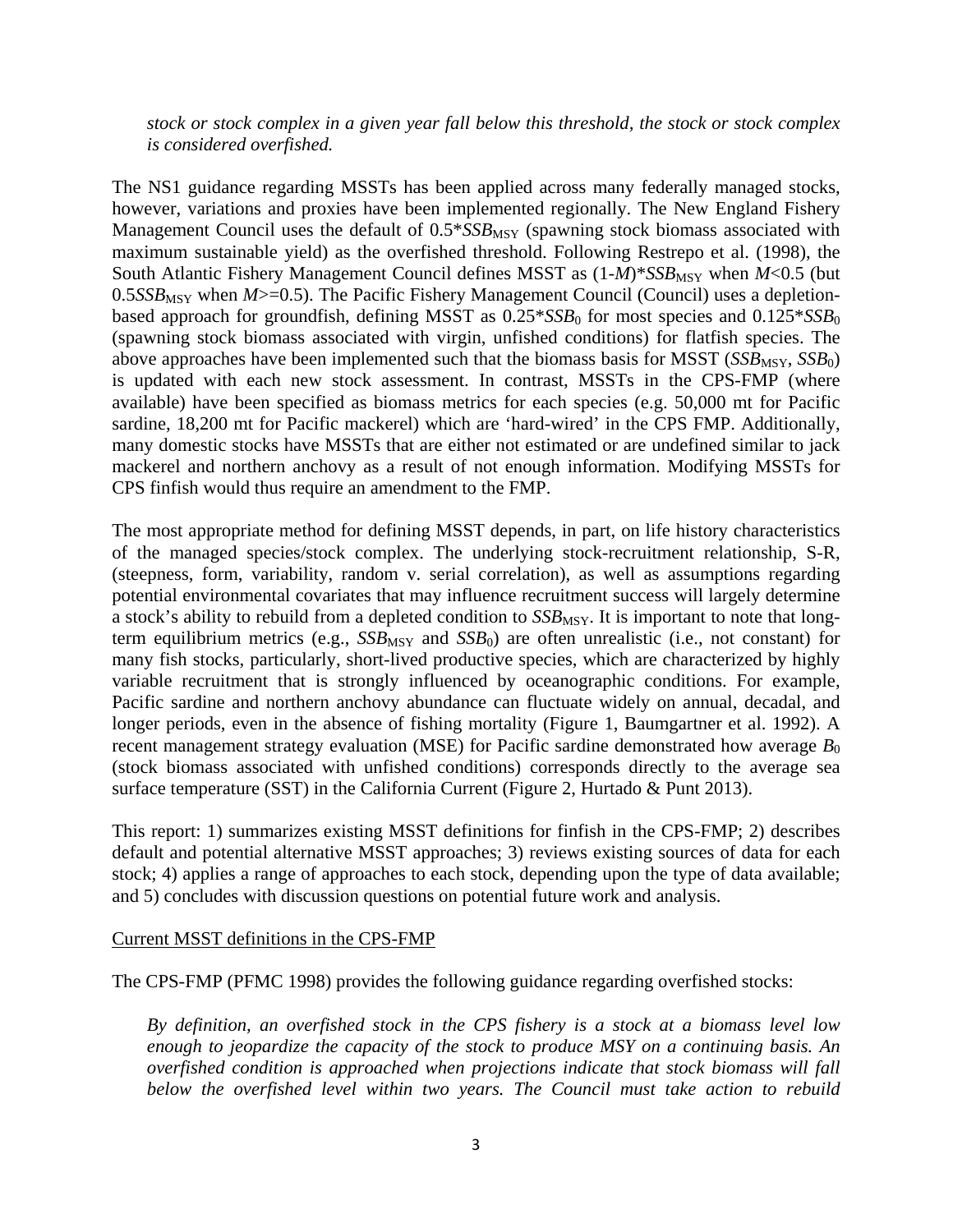*overfished stocks and to avoid overfished conditions in stocks with biomass levels approaching an overfished condition.*

Since adoption of the original Anchovy Plan, stock-specific MSSTs have been adopted or developed for Pacific sardine, Pacific mackerel, and the central subpopulation of northern anchovy. The following is a summary of these definitions and where applicable, the technical basis is described.

#### *Pacific sardine*

The CPS FMP (PFMC 1998, 2016) defines an overfished sardine population as one with an age 1+ stock biomass on July 1 of 50,000 mt or less. In CPS FMP Amendment 8, Appendix B - Options and Analyses for the Coastal Pelagic Species Fishery Management Plan (PFMC 1998), 50,000 mt was the minimum stock required to rebuild to 1.5 million metric tons (Mmt) in less than 10 years. This simple analysis assumed a population growth rate of 40% per year, reflecting a population under highly productive conditions. The 1.5 Mmt rebuilding 'target' was the average  $B_{\text{MSY}}$  (age 1+ stock biomass associated with MSY) in Amendment 8 simulations (options G through L). This was included in the CPS-FMP as an illustrative example for the minimum stock biomass required to rebuild to  $B_{\text{MSY}}$  in less than 10 years, based on NS1.

Prior to CPS FMP Amendment 8, the State of California had already adopted an overfished definition of 50,000 mt, because this was near the minimum biomass level that could be objectively measured in the absence of fishery data, i.e., via DEPM surveys (Wolf & Smith 1986; Barnes et al. 1992). Hence, California's 50,000 mt policy was carried-over in the development of Amendment 8 to the CPS FMP. It is important to note that the MSST in the CPS-FMP refers to age  $1+$  biomass and not SSB, although the two can be similar quantities when recruitment levels are poor. While the 50,000 mt definition does address the 'rebuild in less than 10 years' guidance, it was based on a high productivity scenario (increase of 40% per year) and not on some fraction of  $SSB_{MSY}$  or  $SSB_0$ . In addition, the sardine population metrics  $(SSB<sub>MSY</sub>, SSB<sub>0</sub>)$  scale up and down with productivity of the stock, as is the case for the  $E<sub>MSY</sub>$ parameter that is directly linked to prevailing environmental conditions in the current harvest control rule. For example, the relationship between SST and  $B_0$  was recently evaluated in reanalysis of sardine HCRs by Hurtado & Punt (2013) (Figure 2).

### *Pacific mackerel*

The CPS-FMP defines an overfished Pacific mackerel stock as one with 18,200 mt or less of age 1+ biomass (PFMC 1998, 2016). Like sardine, the overfished criterion for Pacific mackerel was adopted as status quo from State of California regulations. California statutes imposed a moratorium on directed mackerel fishing when the spawning stock dropped below 20,000 short tons (18,200 mt) of age 1+ biomass, but did allow for incidental catches (Klingbeil 1983). MacCall et al. (1985) analyzed this MSST in the context of the State's harvest control rule and found it to be a reasonable proxy. California's control rule was adopted for management in CPS FMP Amendment 8 (PFMC 1998), with the addition of a 70% U.S. Distribution term. As is the case for Pacific sardine, the MSST metric for Pacific mackerel refers to age 1+ biomass and not SSB. For Pacific mackerel, SSB can represent a considerably smaller fraction of the age 1+ biomass (50% or less). Likewise, the current definition of MSST is not based on a fraction of *SSB*<sub>MSY</sub> or *SSB*<sub>0</sub>.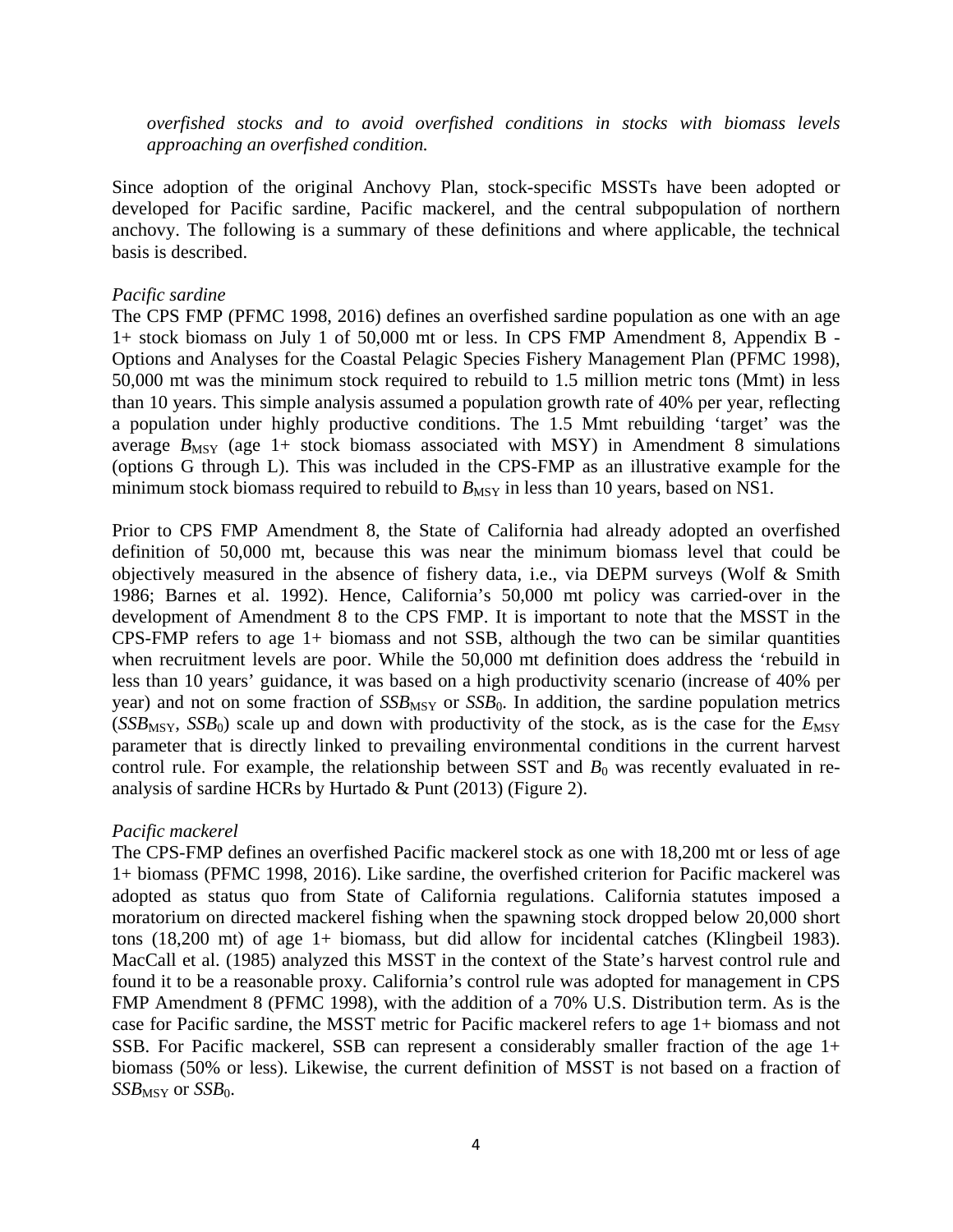## *Northern anchovy (central subpopulation)*

The MSST for the northern anchovy central subpopulation is not currently specified in the CPS-FMP, given the monitored classification for this species (PFMC 1998, 2016). However, the sixth amendment to the northern anchovy FMP implemented an 'overfishing' definition for the stock (PFMC 1990). In Amendment 6, 'overfishing' was defined as fishing when the stock drops below 50,000 mt of spawning biomass, so this was a *de facto* biomass-based 'overfished' criterion, which was previously reviewed by the SSC and adopted by the Council. Harvest control rule simulations by Jacobson & Thomson (1989) served as the basis for this recommendation in Amendment 6. Including a CUTOFF value of 50,000 mt in the simulations allowed the spawning stock to rebuild to 300,000 mt in less than 10 years in the presence of a modest 7,000 mt non-reduction (bait) fishery. The 300,000 mt limit was the rebuilding target above which directed harvest for reduction processing was allowed. However, the 300,000 mt rebuilding 'target' was not explicitly defined as ' $B_{\text{MSY}}$ '.

### *Jack mackerel*

A MSST has not yet been specified for jack mackerel.

### *Northern anchovy (northern subpopulation)*

A MSST has not yet been specified the northern subpopulation of northern anchovy.

# **Methods**

# Alternative MSSTs examined

The harvest control rules currently defined for the actively managed CPS stocks (i.e., Pacific sardine and Pacific mackerel) function by ending fishing mortality when the stock drops below CUTOFF. In the case of Pacific sardine, the CUTOFF parameter is three-fold higher than the currently defined MSST. For Pacific mackerel, the CUTOFF is equal to the MSST. However, the MSST definitions currently in place for CPS do not necessarily represent a fixed fraction of *SSB<sub>MSY</sub>* or *SSB*<sub>0</sub> as described in NS1 guidelines (Restrepo et al. 1998, Federal Register 2009). This report examines several possible metrics for defining or redefining MSST for CPS finfish, drawing from current practice for other FMP stocks. The three options considered include:

- 1) MSST =  $0.5*SSB_{MSY}$  (for M=>0.5); *or* MSST =  $(1-M)*SSB_{MSY}$  (for M<0.5)
- 2)  $MSST = 0.2 * SSB<sub>0</sub>$
- 3)  $MSST = 0.2 * SSB$ <sub>0current</sub> $F=0$

Options 1 and 2 represent standard practices for many domestic FMP stocks and are based on estimates of  $SSB_{MSY}$  and  $SSB_0$  under longer-term 'equilibrium' conditions. Option 2 is a depletion-based method applied in the PFMC's groundfish FMP, with the exception that MSST for most groundfish stocks is defined as 25% of  $SSB<sub>0</sub>$  (higher due to lower resilience) and MSST for flatfish species is 12.5% of *SSB*<sub>0</sub>. For purposes of this report, the depletion criterion of 20%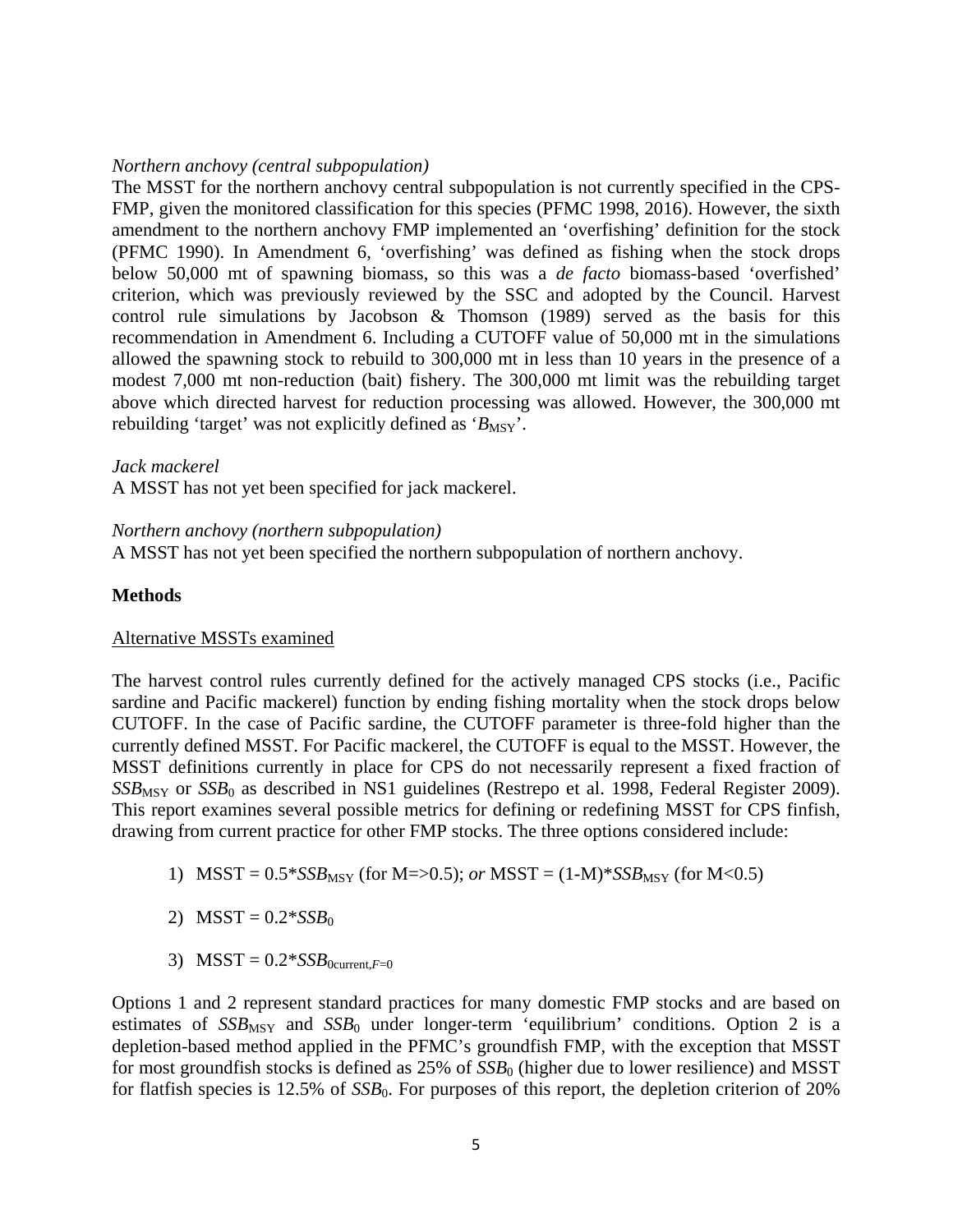of *SSB*<sup>0</sup> is applied, which is considered an appropriate lower-limit for stocks with average or better resilience (Beddington & Cooke 1983, Mace & Sissenwine 1993, Mace 1994, Myers et al. 1994).

Option 3 is based on an estimate of recent (or 'current') dynamic *SSB*<sub>0</sub>. While this approach has not yet been applied to any domestically managed stocks, it was recently adopted by the Western and Central Pacific Fisheries Commission (WCPFC) to define limit reference points (termed '20%*SB*current,*<sup>F</sup>*=0') for some highly migratory stocks (Harley et al. 2012, Berger et al. 2013). The rationale for this approach is that equilibrium conditions are not as applicable to stocks with high recruitment variability and for which productivity is strongly affected by the environment. The WCPFC examined a range of methods for defining 'current' time-windows for *SSB*<sub>current</sub>,*F*=0, including environmental trends (El Nino-Southern Oscillation, ENSO and Pacific Decadal Oscillation, PDO), mean generation time (one and two generations), and recruitment trend (Berger et al. 2013). The WCPFC's approach has not yet been applied in U.S. fisheries management, but it is consistent with the NS1 guidelines with regards to reference points representing prevailing environmental conditions. A number of options are available for defining the time window for calculating 'current' (Berger et al. 2013). For purposes of this report, we only examine the metric  $SSB_{0current,F=0}$  with respect to one and two generation times to define *SSB*<sub>0</sub> 'current'. Additional time-window alternatives could be explored in the future.

#### Data for defining CPS-finfish MSSTs

#### *Pacific sardine*

Pacific sardine (northern subpopulation, NSP) has been assessed annually since the mid-1990s. Stock assessments have been based on fully-integrated, age-structured population models (e.g., CANSAR, ASAP, and Stock Synthesis). Stock Synthesis (SS) model outputs include maximum likelihood-based estimates (MLE) of *SSB*<sub>MSY</sub>, *SSB*<sub>0</sub>, and dynamic *SSB*<sub>0</sub>. Time series and MLEs of these parameters derived from the latest stock assessment update (Hill et al. 2016) were used for purposes of calculating MSSTs (Table 1). Mean generation time (gen) from the sardine stock assessment was four years, so  $SSB_{0current}$  was based on an average of dynamic  $SSB_0$  estimates from 2013-2016 (1-gen) and 2009-2016 (2-gen).

#### *Pacific mackerel*

Like Pacific sardine, Pacific mackerel has been assessed with high frequency since the 1990s using age-structured population models. The latest stock assessments have also been conducted using SS. For this analysis, we use MLEs of equilibrium  $SSB_{MSY}$  and  $SSB_0$ , and dynamic  $SSB_0$ derived from the latest stock assessment adopted for management (Table 2) (Crone and Hill 2015). Mean generation time from the Pacific mackerel stock assessment was five years, so *SSB*0current was based on an average of dynamic *SSB*<sup>0</sup> estimates from 2012-2016 (1-gen) and 2007-2016 (2-gen).

#### *Northern anchovy (central subpopulation)*

Northern anchovy (central subpopulation) was last assessed for formal management purposes in 1995 (Jacobson et al. 1995). The assessment used the age-structured production model SMPAR (Jacobson et al. 1994). The assessment model produces estimated time series of *SSB* and recruitment, but not estimates of  $SSB_{MSY}$ ,  $SSB_0$ , or dynamic  $SSB_0$ . For the present analysis,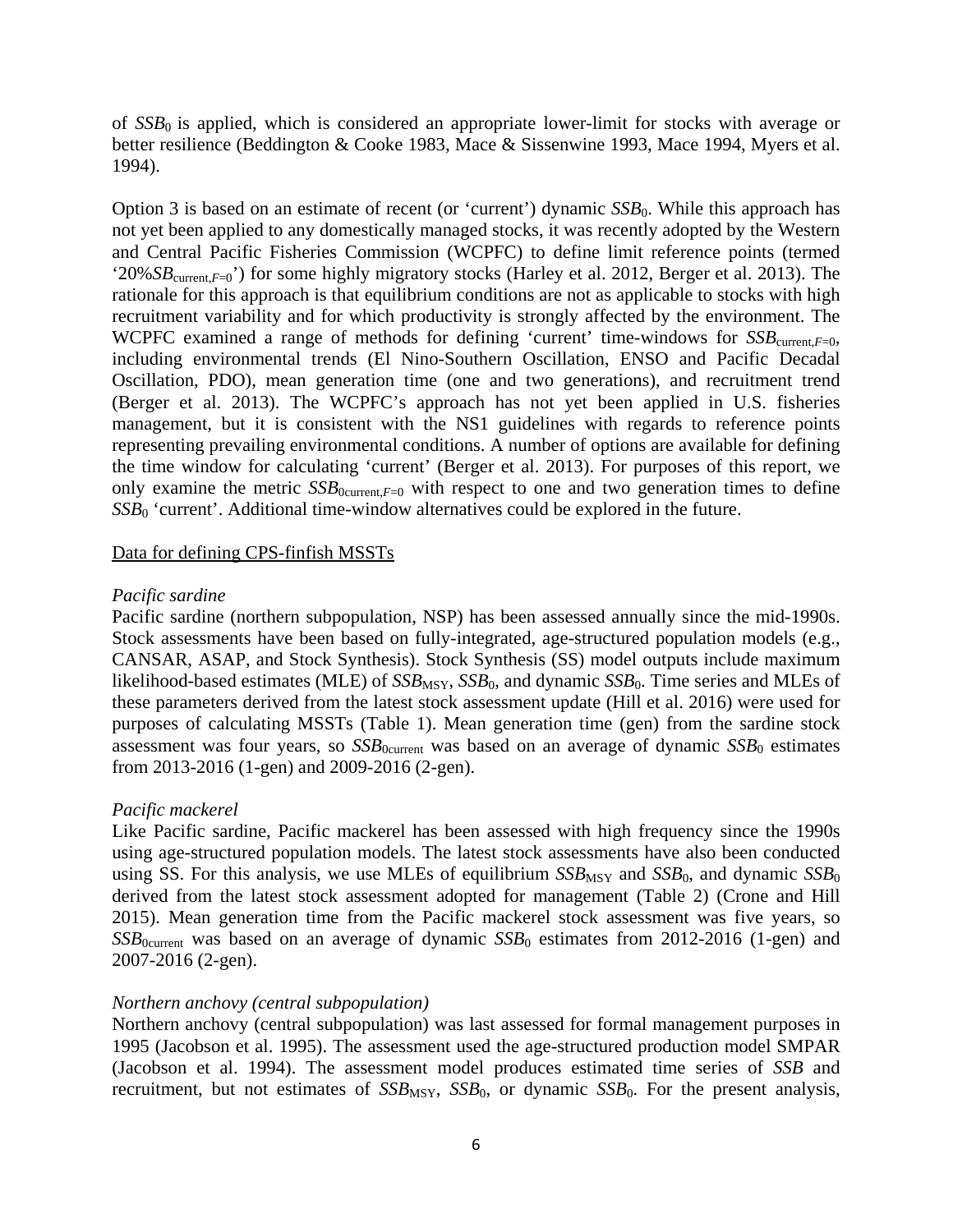estimates of  $SSB_{\text{MSY}}$  and  $SSB_0$  were derived using SRFIT, an age-structured production model with an S-R curve (Brodziak & Legault 2010). The SRFIT model produces MSY-based reference points using time series of stock-recruitment data, age-specific life history vectors (e.g., weight, maturity, natural mortality, and fishery selectivity). The *SSB* and recruitment time series were obtained from Jacobson et al. (1995) (Table 3), and age-specific life history and selectivity vectors were taken from Methot (1989), based on a SS model for northern anchovy (Table 4). Reference points were calculated for models based on eight spawner-recruit relationship scenarios: Beverton-Holt vs. Ricker functions, lognormal vs. normal error, and random vs. autoregressive recruitment predictions. Results from the eight model variants were averaged to calculate MSSTs based on equilibrium  $SSB_{MSY}$  and  $SSB_0$ .

### *Jack mackerel*

Jack mackerel off the U.S. west coast have never been formally assessed for management. However, MacCall and Stauffer (1983) developed a dynamic pool model for the population. The model was a simple data-limited, life-history table approach to estimate fishery potential of the stock (Table 6). The model produced an estimate of equilibrium  $SSB<sub>0</sub>$  that was used here to calculate a MSST.

### *Northern anchovy (northern subpopulation)*

Northern anchovy (northern subpopulation) have never been assessed and therefore, no data are available to estimate MSST for this stock.

## **Results**

### *Pacific sardine*

The MLE estimates of *SSB*<sub>MSY</sub>, *SSB*<sub>0</sub>, and *SSB*<sub>0current</sub> from Hill et al. (2016) are provided in Tables 1 and 7, and MSST metrics associated with those estimates are provided in Table 7. The MSST estimates ranged from 61,074 to 121,697 mt -- the lowest value based on  $(1-M)^*SSB_{MSY}$  and the highest being based on  $0.2*SSB_{0current (2-gen)}$ . All MSST values were slightly higher than the 50,000 mt MSST that is currently in place for this stock.

For comparison, Myers et al. (1994) calculated a suite of MSSTs for Pacific sardine using *SSB* and recruitment data from the historic population (Murphy 1966). Results from that study are collated in Table 8. The MSST estimates ranged from 20,000 to 295,000 mt, depending on the type of *S-R* relationship assumed in the model, with an average of 87,250 mt and a median value of 62,000 mt (Myers et al. 1994); the MSST estimates from the current study are, on average, of similar magnitude.

### *Pacific mackerel*

The *SSB<sub>MSY</sub>*, *SSB*<sub>0</sub>, and dynamic *SSB*<sub>0</sub> estimates are presented in Tables 1 and 7. Associated MSST metrics are provided at the bottom of Table 7. The MSSTs for Pacific mackerel were all of similar magnitude, ranging from  $24,599$  mt for  $0.2*SSB_{0current (1-gen)}$  to  $31,370$  mt for  $0.2*SSB_0$ . All estimates were slightly higher than the MSST currently specified in the CPS-FMP (18,200 mt). However, the 18,200 mt in the FMP is based on age 1+ biomass, not SSB, so any differences between *status quo* policy and the present results are likely greater.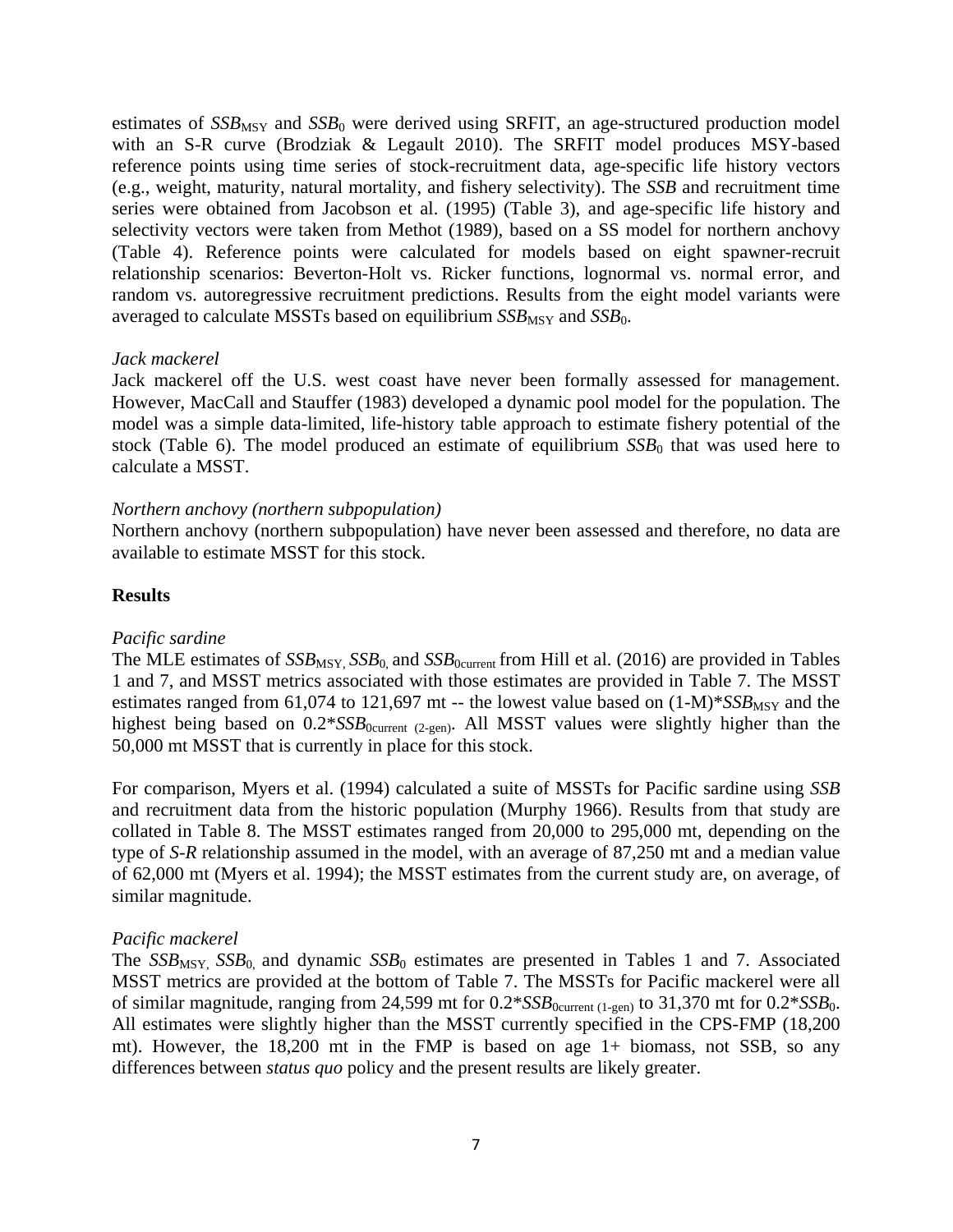The MSST study by Myers et al. (1994) also included estimates for Pacific mackerel based on analysis of *SSB* and recruitment of the historic population (Parrish & MacCall 1978). Estimates from this evaluation ranged from 0 to 47,000 mt, with an average of 22,375 mt and a median of 25,500 mt (Table 8); the MSST estimates from the current study were generally similar.

# *Northern anchovy (central subpopulation)*

The  $SSB_{MSY}$  and  $SSB_0$  derived from SRFIT analysis for models based on eight S-R relationship scenarios are provided in Table 6. Estimates of  $SSB_{MSY}$  ranged from 94,846 to 172,036 mt, with an average value of 139,561 mt (Table 6). The MSST corresponding to  $0.5*SSB_{MSY}$  is 69,781 mt (Table 7). The SRFIT estimates of  $SSB<sub>0</sub>$  ranged from  $308,532$  to  $381,284$  mt, with an average across models of  $345,246$  mt (Table 6). The MSST based on  $0.2*SSB<sub>0</sub>$  was  $69,049$  mt (Table 7).

Myers et al. (1994) also included MSST estimates for northern anchovy (Table 8). The MSST estimates ranged from 15,000 to 59,000 mt, with an average of 21,875 mt and median of 20,500 mt. Their estimates were all lower than those from the current study and lower, on average, than that associated with the MSST definition adopted in Amendment 6 to the FMP (50,000 mt).

# *Jack mackerel*

Based on the MacCall & Stauffer (1983) study using a simple dynamic pool model, equilibrium *SSB*<sub>0</sub> for jack mackerel was approximately 1.36 million metric tons (Table 6). The only MSST metric available for jack mackerel is that based on  $0.2*SSB_0$  or 272,160 mt (Table 7). There are no past studies for comparison to this estimate.

# *Northern anchovy (northern subpopulation)*

Data are not available regarding abundance and productivity for the northern subpopulation of northern anchovy that resides off Oregon and Washington and thus, MSST for this stock was unable to be investigated at this time.

# **Discussion**

This report includes reviews of MSSTs as currently defined in the CPS-FMP, re-evaluated MSSTs for CPS-finfish based on available data and a range of methods, and results from applying the respective methods for purposes of showing the range of quantities that can be calculated. A number of issues and questions remain with the values and methods presented in this report. .

The MSSTs in the CPS-FMP are currently defined as fixed quantities (e.g., 50,000 mt for Pacific sardine and 18,200 mt for Pacific mackerel), which are not re-evaluated when new stock assessments are conducted. For some domestic stocks, current status is evaluated relative to a limit-reference point derived from the same stock assessment model. Given the dynamics of CPS stocks and the substantial variability in assessment results that can occur among subsequent assessments of the same stock, an important question to consider is whether the *status quo* (fixed values) MSSTs should be replaced by one based on changing management metrics using recently conducted assessments?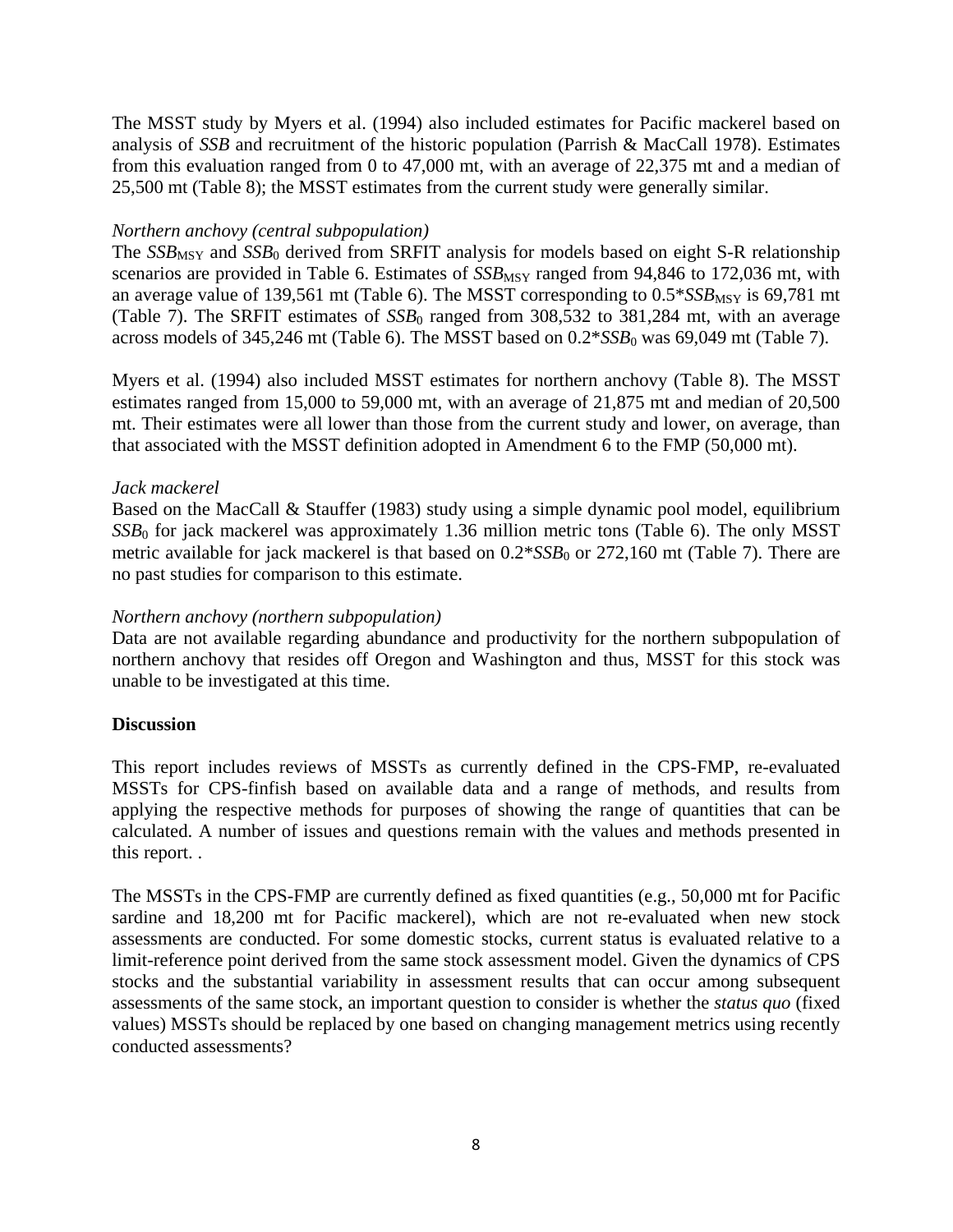The MSSTs in the CPS-FMP are based on age 1+ biomass and not SSB. Differences between age 1+ biomass and SSB can be trivial for species with early age-at-maturity (e.g., sardine or anchovy), but more substantial for other species like Pacific and jack mackerels.

Should MSSTs for CPS-finfish be based on  $SSB_{MSY}$  or should some proxy, such as percent depletion, be used (i.e., %*SSB*<sub>0</sub> or %*SSB*<sub>0current</sub>)? The *SSB*<sub>MSY</sub> is the average spawning biomass resulting from fishing at  $F_{\text{MSY}}$  under equilibrium conditions. Estimates of  $SSB_{\text{MSY}}$  from agestructured stock assessments are dependent on the shape of the stock-recruit relationship and variability of recruitment around this relationship ( $\sigma_R$ ). If the parent-offspring relationship is not well defined, then *SSB*<sub>MSY</sub> proxies (% depletion) are sometimes used (e.g., groundfish FMP). If a depletion-based proxy is to be adopted, further work may be required to define the most appropriate depletion level for CPS based on their life history characteristics (Clark 1991, 1993). For example, a depletion level of 20%*SSB*<sub>0</sub> is considered adequate for most stocks with average or above average resilience, however, flatfish in the Council's groundfish FMP have a MSST based on  $12.5\%$ *SSB*<sub>0</sub>.

If a depletion-based method is to be used, should *SSB*<sub>0</sub> be based on longer-term 'equilibrium' conditions or 'current' unfished conditions (i.e., recent estimates of dynamic *SSB*<sub>0</sub>)? Given the highly dynamic, environment-driven nature of CPS reproductive success, the approach adopted by the WCPFC for tuna stocks (% $SSB_{0current, F=0}$ ) may be the best criterion for CPS. The %*SSB*<sub>0current</sub> method is consistent with NS1 guidance to base biological reference points on prevailing environmental conditions, but this approach has yet to be applied to management of any domestic fish stocks. If MSST is based on  $\%SSB_{0current}$ , what is the most appropriate window of time for defining 'current', as a range of methods could be explored (e.g., Berger et al. 2013), depending on our knowledge of stock dynamics and how recruitment success relates to the environment.

### **Literature cited**

- Barnes, J. T., L. D. Jacobson, A. D. MacCall, and P. Wolf. 1992. Recent population trends and abundance estimates of the Pacific sardine (*Sardinops sagax*). CalCOFI Rep. 33: 60-75.
- Baumgartner, T. R., A. Soutar, and V. Ferreira-Bartrina. 1992. Reconstruction of the history of Pacific sardine and northern anchovy populations over the past two millennia from sediments of the Santa Barbara Basin, California. CalCOFI Rep. 33: 24-40.
- Beddington, J. R., and J. G. Cooke. 1983. The potential yield of fish stocks. FAO Fisheries Technical Paper 242. 50 p.
- Berger, A. M., G. M. Pilling, C. Kirchner, and S. J. Harley. 2013. Determination of appropriate time-windows for calculation of depletion-based limit reference points. WCPFC-SC9- 2013/MI-WP-02. 13 p.

<https://www.wcpfc.int/system/files/MI-WP-02-Time-Window-LRP.pdf>

- Brodziak, J., and C. Legault. 2010. Reference manual for SRFIT version 7. NOAA Fisheries Toolbox. 38 p.<http://nft.nefsc.noaa.gov/SRFIT.html>
- Clark, W. G. 1991. Groundfish exploitation rates based on life history parameters. Can J. Fish. Aquat. Sci. 48. 734-750.
- Clark, W. G. 1993. The effect of recruitment variability on the choice of a target level of spawning biomass per recruit. Pages 233–246 *in* G. Kruse, R. J. Marasco, C. Pautzke, and T.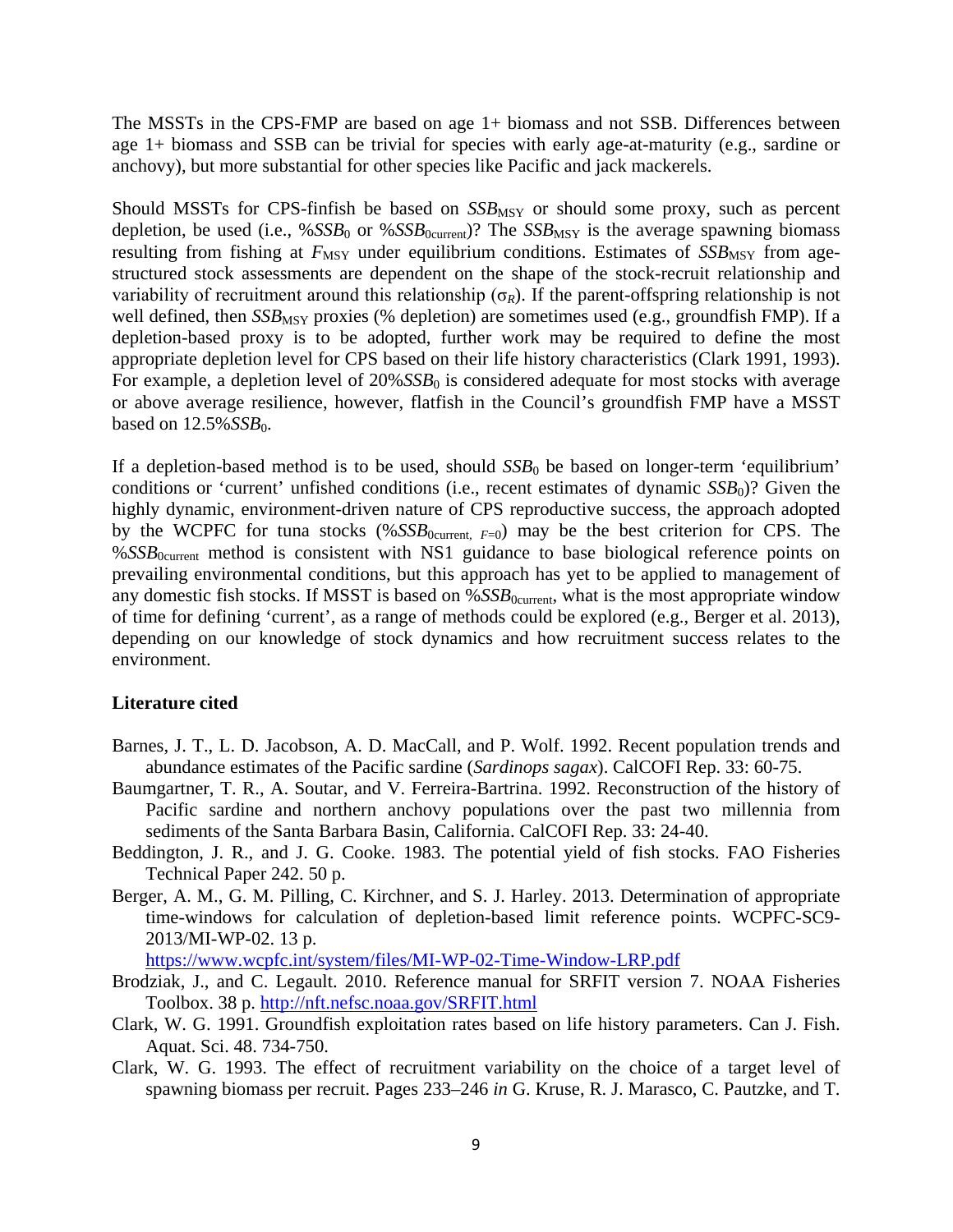J. Quinn II, editors. Proceedings of the international symposium on management strategies for exploited fish populations. University of Alaska, Alaska Sea Grant College Program Report 93-02, Fairbanks.

- Crone, P. R. and K. T. Hill. 2015. Pacific mackerel (*Scomber japonicus*) stock assessment for USA management in the 2015-16 fishing year. Pacific Fishery Management Council, June 2015 Briefing Book, Agenda Item G.2.a, Portland, Oregon. 135 p. [http://www.pcouncil.org/wp-content/uploads/2015/05/G2a\\_PMackerel\\_Assmt\\_Full\\_E-](http://www.pcouncil.org/wp-content/uploads/2015/05/G2a_PMackerel_Assmt_Full_E-Only_JUN2015BB.pdf)[Only\\_JUN2015BB.pdf](http://www.pcouncil.org/wp-content/uploads/2015/05/G2a_PMackerel_Assmt_Full_E-Only_JUN2015BB.pdf)
- Federal Register. 2009. 50 CFR Part 600 [Docket No. 070717348-81398-03]. Magnuson-Stevens Act Provisions; Annual Catch Limits; National Standard Guidelines. Federal Register Vol. 74, No. 11: 3178-3213. [http://www.nmfs.noaa.gov/sfa/laws\\_policies/national\\_standards/documents/ns1\\_fr\\_1-16-](http://www.nmfs.noaa.gov/sfa/laws_policies/national_standards/documents/ns1_fr_1-16-2009.pdf)

[2009.pdf](http://www.nmfs.noaa.gov/sfa/laws_policies/national_standards/documents/ns1_fr_1-16-2009.pdf)

- Harley, S. J., Berger, A. M., Pilling, G. M., Davies, N., Hampton, J. 2012. Evaluation of stock status of bigeye, skipjack, and yellowfin tunas and southwest Pacific striped marlin against potential limit reference points. WCPFC-SC8-2012/MI-WP-01. 21 p. <https://www.wcpfc.int/system/files/MI-WP-01-LRP-Rev-1.pdf>
- Hill, K. T., P. R. Crone, E. Dorval, and B. J. Macewicz. 2016. Assessment of the Pacific sardine resource in 2016 for U.S.A. management in 2016-17. US Department of Commerce. NOAA Tech. Memo. NMFS-SWFSC-562, 184 p.

<https://swfsc.noaa.gov/publications/TM/SWFSC/NOAA-TM-NMFS-SWFSC-562.pdf>

- Hurtado-Ferro, F. and A. Punt. 2013. Initial analyses related to evaluating parameter values choices for Pacific sardine. Pacific Fishery Management Council, April 2013 Briefing Book, Agenda Item I.1.b, Portland, Oregon. 37 p. [http://www.pcouncil.org/wp](http://www.pcouncil.org/wp-content/uploads/I1b_SUP_ATT4_ADDITIONAL_SENSITIVITYRUNS_APR2013BB.pdf)[content/uploads/I1b\\_SUP\\_ATT4\\_ADDITIONAL\\_SENSITIVITYRUNS\\_APR2013BB.pdf](http://www.pcouncil.org/wp-content/uploads/I1b_SUP_ATT4_ADDITIONAL_SENSITIVITYRUNS_APR2013BB.pdf)
- Jacobson, L. D., and C. J. Thomson. 1989. Evaluation of options for managing northern anchovy – a simulation model. NMFS, SWFSC Admin. Rep. LJ-89-26. 98 p.
- Jacobson, L. D., N. C. H. Lo, and J. T. Barnes. 1994. A biomass-based assessment model for northern anchovy, *Engraulis mordax*. Fish. Bull. 92: 711-724.
- Jacobson, L. D., N. C. H. Lo, S. F. Herrick, Jr., and T. Bishop. 1995. Spawning biomass of the northern anchovy in 1995 and status of the coastal pelagic fishery during 1994. NMFS, SWFSC Admin. Rep. LJ-95-11. 52 p.
- Klingbeil, R. A. 1983. Pacific mackerel: A resurgent resource and fishery of the California Current. CalCOFI Rep. 24: 35-45.
- MacCall, A. D., and G. D. Stauffer. 1983. Biology and fishery potential of jack mackerel (*Trachurus symmetricus*). CalCOFI Rep. 24: 46-56.
- MacCall, A. D., R. A. Klingbeil, and R. D. Methot. 1985. Recent increased abundance and potential productivity of Pacific mackerel (*Scomber japonicus*). CalCOFI Rep. 26: 119-129.
- Mace, P. M., and M. P. Sissenwine. 1993. How much spawning per recruit is enough? P. 101- 118. *In* S. J. Smith, J. J. Hunt, and D. Rivard [ed.] Risk evaluation and biological reference points for fisheries management. Can. Spec. Publ. Fish. Aquat. Sci. 120.
- Mace, P. M. 1994. Relationships between common biological reference points used as thresholds and targets of fisheries management strategies. Can. J. Fish. Aquat. Sci. 51: 110-122.
- Methot, R. D. 1989. Synthetic estimates of historical abundance and mortality for northern anchovy. Am. Fish. Soc. Symp. 6: 66-82.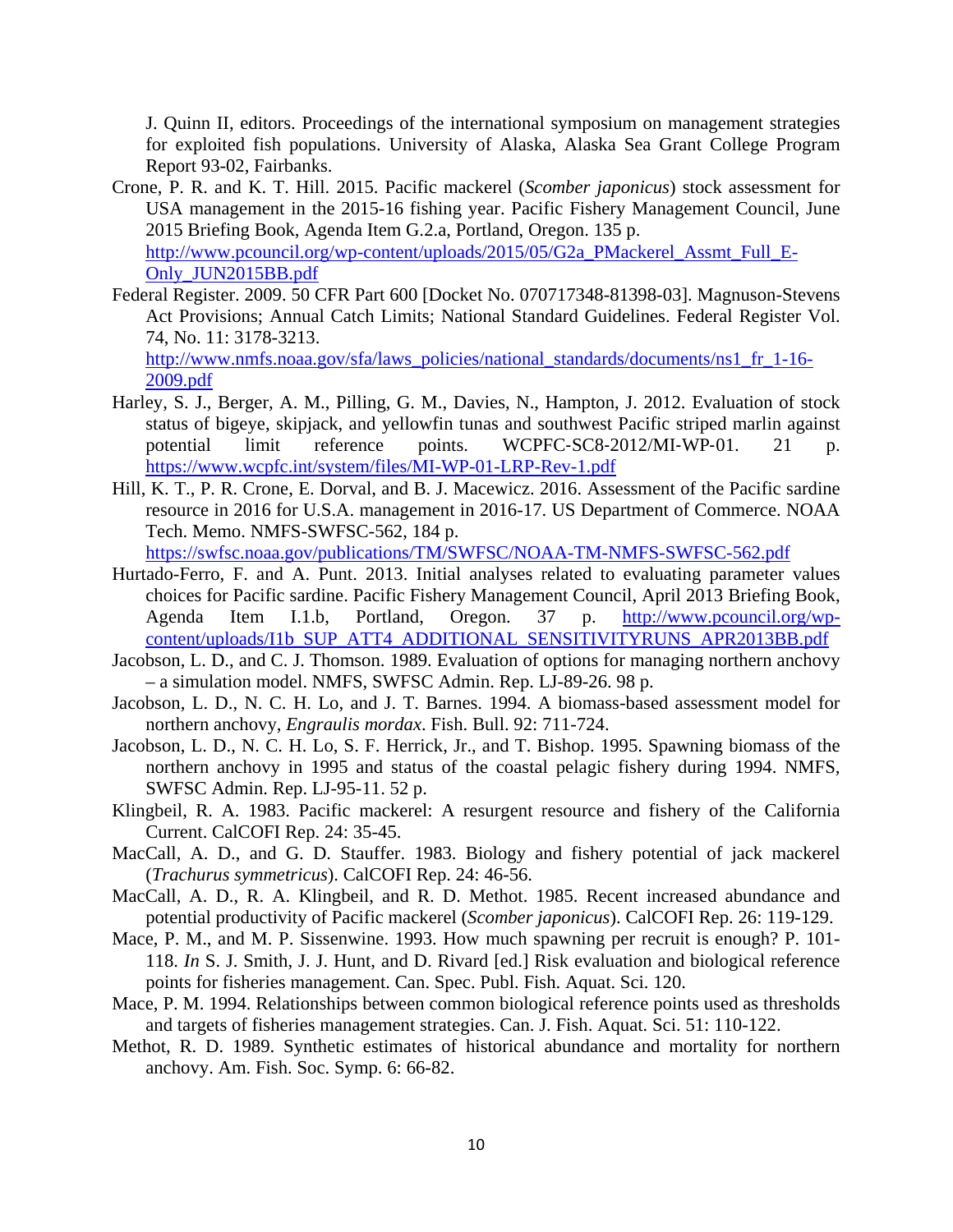- Murphy, G. I. 1966. Population biology of the Pacific sardine (*Sardinops caerulea*). Proc. Calif. Acad. Sci. Vol. 34 (1): 1-84.
- Myers, R. A., A. A. Rosenberg, P. M. Mace, M. Barrowman, and V. R. Restrepo. 1994. In search of thresholds for recruitment overfishing. ICES J. Mar. Sci. 51: 191-205.
- Parrish, R. H., and A. D. MacCall. 1978. Climatic variation and exploitation in the Pacific mackerel fishery. Calif. Dep. Fish Game Fish Bull. 167. 110 p.
- PFMC. 1990. Sixth Amendment to the Northern Anchovy Fishery Management Plan, Incorporating the Environmental Assessment, Regulatory Impact Review/Initial Regulatory Flexibility Analysis and Requirements of Other Applicable Law. Pacific Fishery Management Council, Portland, OR. 70 p. [ftp://ftp.pcouncil.org/pub/Anchovy/North\\_Anchovy\\_A6\\_1990.pdf](ftp://ftp.pcouncil.org/pub/Anchovy/North_Anchovy_A6_1990.pdf)
- PFMC. 1998. Amendment 8 (To the Northern Anchovy Fishery Management Plan) incorporating a name change to: The Coastal Pelagic Species Fishery Management Plan. Pacific Fishery Management Council, Portland, OR.

[http://www.pcouncil.org/wp-content/uploads/cpsa8\\_apdx\\_b.pdf](http://www.pcouncil.org/wp-content/uploads/cpsa8_apdx_b.pdf)

PFMC. 2016. Coastal Pelagic Species Fishery Management Plan as Amended Through Amendment 15. Pacific Fishery Management Council, Portland, OR. 49 p. [http://www.pcouncil.org/wp-](http://www.pcouncil.org/wp-content/uploads/2016/05/CPS_FMP_as_Amended_thru_A15.pdf)

[content/uploads/2016/05/CPS\\_FMP\\_as\\_Amended\\_thru\\_A15.pdf](http://www.pcouncil.org/wp-content/uploads/2016/05/CPS_FMP_as_Amended_thru_A15.pdf)

- Restrepo, V. R., G. G. Thompson, P. M. Mace, W. L. Gabriel, L. L. Low, A. D. MacCall, R. D. Methot, J. E. Powers, B. L. Taylor, P. R. Wade, and J. F. Witzig. 1998. Technical guidance on the use of precautionary approaches to implementing National Standard 1 of the Magnuson-Stevens Fishery Conservation and Management Act. NOAA Tech. Memo. NMFS-F/SPO-##. 54 p. <http://www.nmfs.noaa.gov/sfa/NSGtkgd.pdf>
- Wolf, P. and P. E. Smith. 1986. The relative magnitude of the 1985 Pacific sardine spawning biomass off southern California. CalCOFI Rep. 27: 25-31.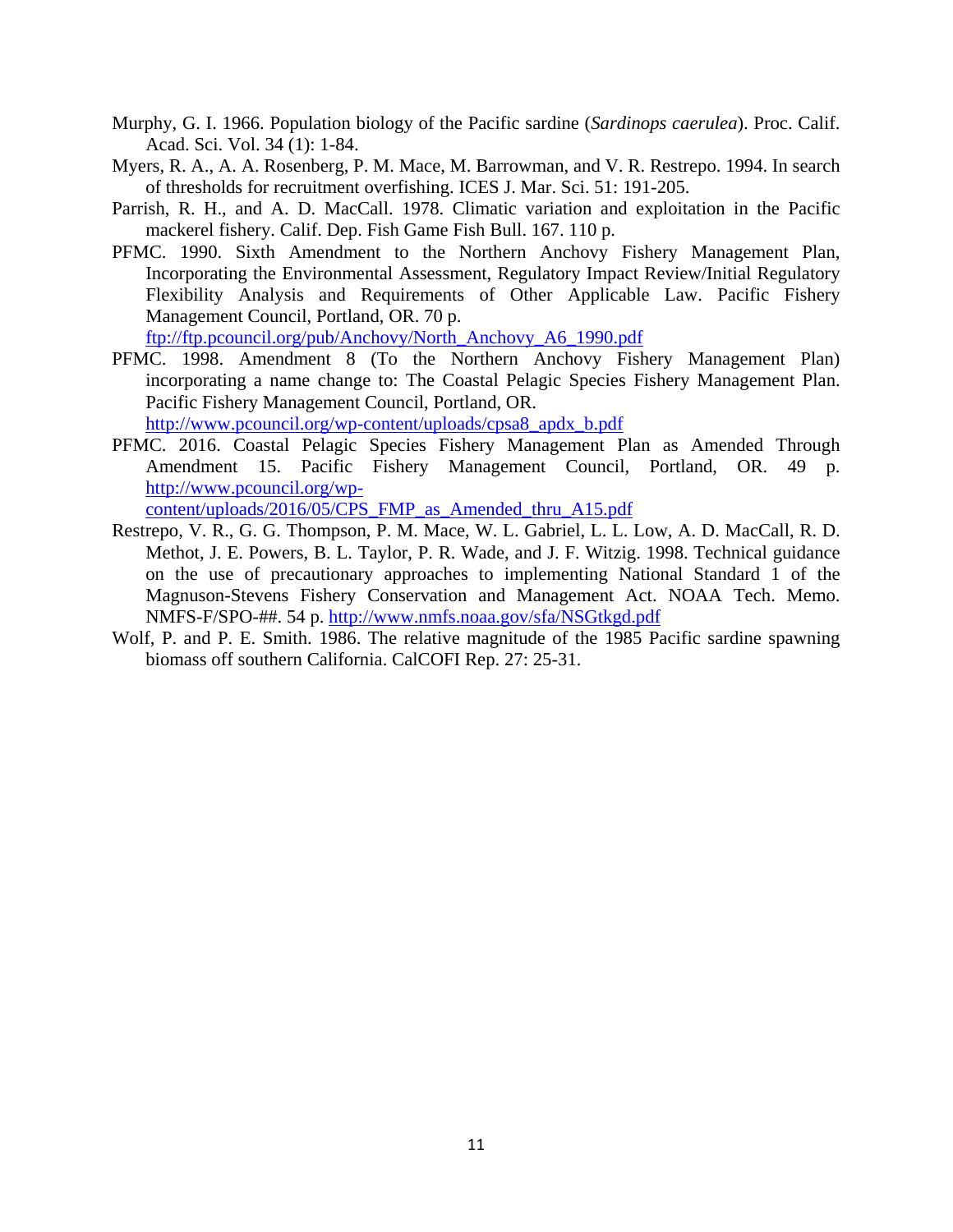| Year                           | <b>SSB</b> | $SSB_0$                                                   |  |
|--------------------------------|------------|-----------------------------------------------------------|--|
| 1993                           | 389,395    | 390,023                                                   |  |
| 1994                           | 533,450    | 551,596                                                   |  |
| 1995                           | 630,040    | 690,263                                                   |  |
| 1996                           | 630,932    | 722,587                                                   |  |
| 1997                           | 596,042    | 703,283                                                   |  |
| 1998                           | 681,023    | 804,259                                                   |  |
| 1999                           | 766,577    | 941,772                                                   |  |
| 2000                           | 681,193    | 929,073                                                   |  |
| 2001                           | 534,937    | 806,431                                                   |  |
| 2002                           | 395,682    | 690,848                                                   |  |
| 2003                           | 280,332    | 590,202                                                   |  |
| 2004                           | 406,208    | 717,054                                                   |  |
| 2005                           | 583,424    | 922,644                                                   |  |
| 2006                           | 757,295    | 1,119,970                                                 |  |
| 2007                           | 763,427    | 1,186,750                                                 |  |
| 2008                           | 699,527    | 1,144,270                                                 |  |
| 2009                           | 586,470    | 1,032,440                                                 |  |
| 2010                           | 507,364    | 936,388                                                   |  |
| 2011                           | 415,388    | 828,149                                                   |  |
| 2012                           | 249,089    | 671,991                                                   |  |
| 2013                           | 131,188    | 509,106                                                   |  |
| 2014                           | 79,391     | 371,589                                                   |  |
| 2015                           | 65,118     | 274,735                                                   |  |
| 2016                           | 87,961     | 243,472                                                   |  |
|                                |            | 349,726 $\leftarrow$ SSB <sub>0</sub> current (2013-2016) |  |
|                                |            | 608,484 $\leftarrow$ SSB <sub>0</sub> current (2009-2016) |  |
| $SSB_{\text{MSY}} \rightarrow$ | 101,790    | $421,572 \div SSB_0$                                      |  |

**Table 1.** Pacific sardine *SSB* and dynamic *SSB*<sup>0</sup> time series from the 2016 update stock assessment using the Stock Synthesis model (Hill et al. 2016). MLEs of equilibrium *SSB*MSY and *SSB*0, derived from Stock Synthesis, are provided in the bottom row.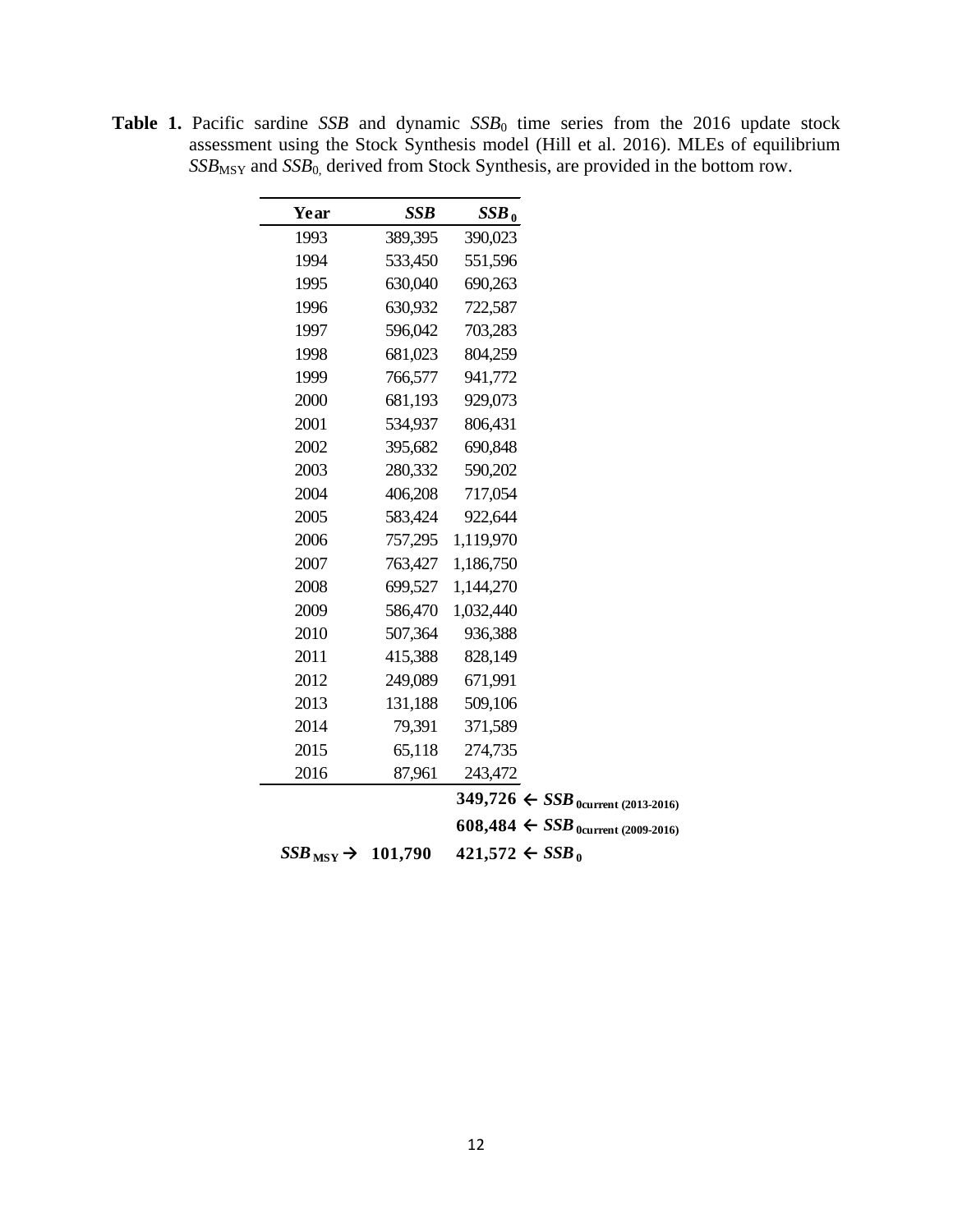| Year                           | SSB     | $SSB_0$                                                   |
|--------------------------------|---------|-----------------------------------------------------------|
| 1983                           | 509,274 | 509,274                                                   |
| 1984                           | 597,460 | 618,743                                                   |
| 1985                           | 563,560 | 613,557                                                   |
| 1986                           | 479,463 | 556,094                                                   |
| 1987                           | 338,693 | 425,074                                                   |
| 1988                           | 259,474 | 350,600                                                   |
| 1989                           | 221,688 | 318,079                                                   |
| 1990                           | 226,256 | 330,083                                                   |
| 1991                           | 210,684 | 337,191                                                   |
| 1992                           | 184,380 | 330,322                                                   |
| 1993                           | 169,913 | 316,671                                                   |
| 1994                           | 147,946 | 272,408                                                   |
| 1995                           | 141,839 | 251,727                                                   |
| 1996                           | 149,443 | 244,510                                                   |
| 1997                           | 156,141 | 246,966                                                   |
| 1998                           | 139,079 | 246,185                                                   |
| 1999                           | 92,679  | 221,396                                                   |
| 2000                           | 70,473  | 185,406                                                   |
| 2001                           | 38,347  | 140,029                                                   |
| 2002                           | 24,465  | 104,757                                                   |
| 2003                           |         |                                                           |
|                                | 16,237  | 84,528                                                    |
| 2004                           | 12,948  | 74,061                                                    |
| 2005                           | 13,108  | 74,478                                                    |
| 2006                           | 16,139  | 87,314                                                    |
| 2007                           | 21,364  | 112,166                                                   |
| 2008                           | 26,957  | 139,188                                                   |
| 2009                           | 31,632  | 154,458                                                   |
| 2010                           | 33,506  | 152,743                                                   |
| 2011                           | 31,247  | 134,101                                                   |
| 2012                           |         | 29,970 115,961                                            |
| 2013                           |         | 28,474 107,664                                            |
| 2014                           |         | 30,807 112,079                                            |
| 2015                           |         | 40,777 132,848                                            |
| 2016                           |         | 47,178 146,426                                            |
|                                |         | 122,996 $\leftarrow$ SSB <sub>0</sub> current (2012-2016) |
|                                |         | $130,763 \leftarrow SSB_{0current (2007-2016)}$           |
| $SSB_{\text{MSY}} \rightarrow$ |         | 55,297 156,849 $\leftarrow$ SSB <sub>0</sub>              |
|                                |         |                                                           |

**Table 2.** Pacific mackerel *SSB* and dynamic *SSB*<sup>0</sup> time series from the 2015 stock assessment using the Stock Synthesis model (Crone & Hill 2015). MLEs of equilibrium *SSB*<sub>MSY</sub> and *SSB*0, derived from Stock Synthesis, are provided in the bottom row.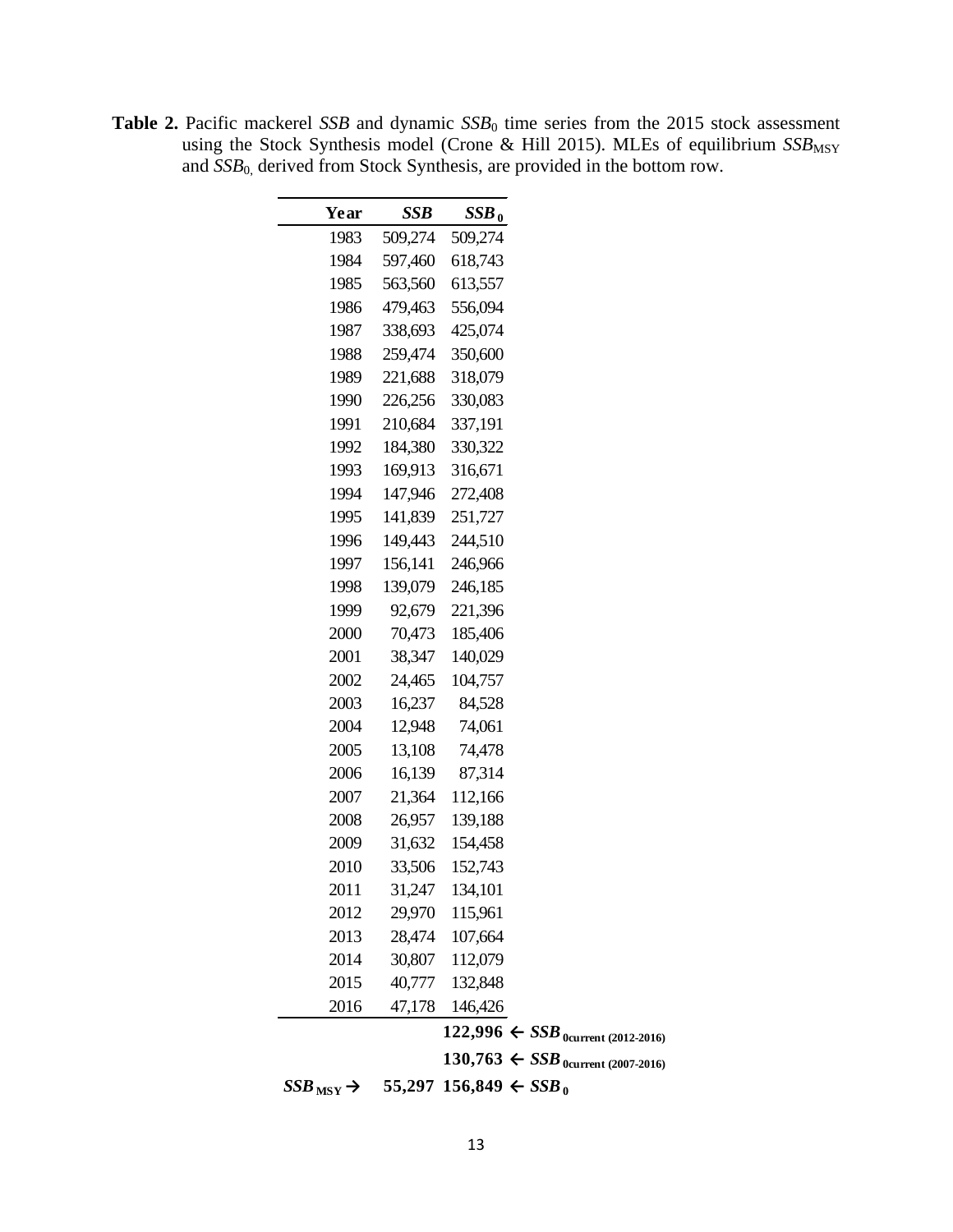|      | <b>SSB</b>     | Age-0 Fish              |
|------|----------------|-------------------------|
| Year | $(10^3$<br>mt) | $(10^6 \text{ indiv.})$ |
| 1963 | 612            | 12,769                  |
| 1964 | 356            | 15,923                  |
| 1965 | 236            | 35,692                  |
| 1966 | 230            | 19,077                  |
| 1967 | 206            | 18,538                  |
| 1968 | 173            | 63,846                  |
| 1969 | 198            | 19,846                  |
| 1970 | 172            | 66,769                  |
| 1971 | 138            | 52,308                  |
| 1972 | 383            | 334,462                 |
| 1973 | 474            | 115,000                 |
| 1974 | 932            | 204,000                 |
| 1975 | 1,069          | 76,154                  |
| 1976 | 901            | 38,154                  |
| 1977 | 520            | 50,308                  |
| 1978 | 337            | 136,154                 |
| 1979 | 654            | 73,923                  |
| 1980 | 490            | 48,538                  |
| 1981 | 320            | 157,692                 |
| 1982 | 711            | 17,077                  |
| 1983 | 395            | 148,846                 |
| 1984 | 555            | 85,769                  |
| 1985 | 715            | 23,385                  |
| 1986 | 409            | 16,692                  |
| 1987 | 227            | 98,846                  |
| 1988 | 167            | 14,308                  |
| 1989 | 239            | 10,462                  |
| 1990 | 152            | 20,769                  |
| 1991 | 171            | 13,385                  |
| 1992 | 145            | 18,077                  |
| 1993 | 154            | 72,154                  |
| 1994 | 388            | 43,154                  |

**Table 3.** Northern anchovy SSB and recruitment time series from Jacobson et al. (1995) as modeled in the age-structured production model SRFIT.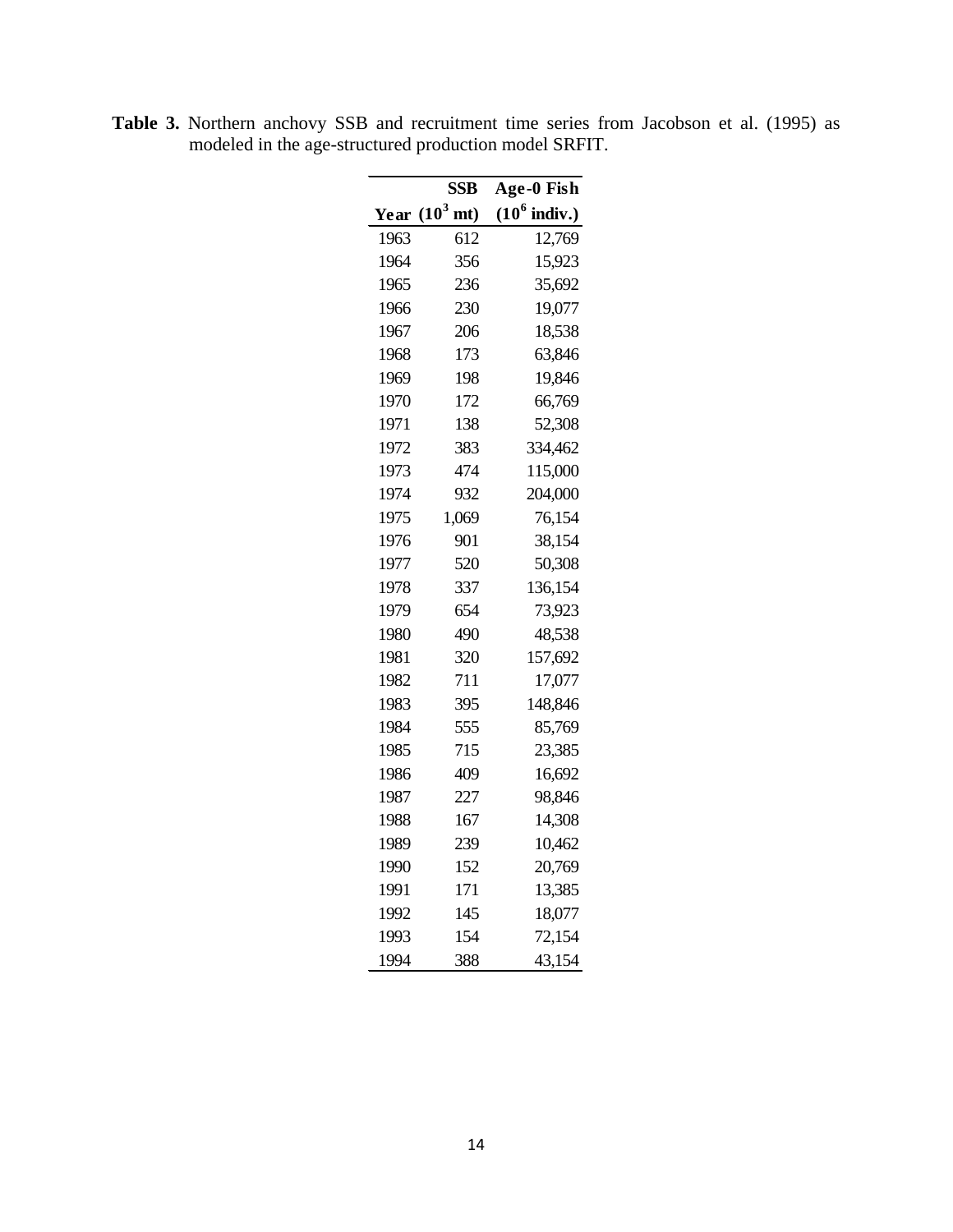|   |                |                           |        | Average                      | Average                                      |
|---|----------------|---------------------------|--------|------------------------------|----------------------------------------------|
|   | <b>Natural</b> |                           |        |                              | Fishery Proportion catch weight stock weight |
|   |                | Age mortality selectivity | mature | $\left( \mathbf{kg} \right)$ | (kg)                                         |
| 0 | 0.8            | 0.161                     | $_{0}$ | 0.0130                       | 0.0000                                       |
|   | 0.8            | 0.666                     | 0.55   | 0.0165                       | 0.0096                                       |
| 2 | 0.8            | 0.993                     |        | 0.0196                       | 0.0150                                       |
| 3 | 0.8            | 1.000                     |        | 0.0221                       | 0.0190                                       |
| 4 | 0.8            | 0.668                     |        | 0.0253                       | 0.0217                                       |
| 5 | 0.8            | 0.300                     |        | 0.0284                       | 0.0243                                       |
| 6 | 0.8            | 0.000                     |        | 0.0311                       | 0.0311                                       |

**Table 4.** Northern anchovy life history and selectivity vectors as modeled in the age-structured production model SRFIT.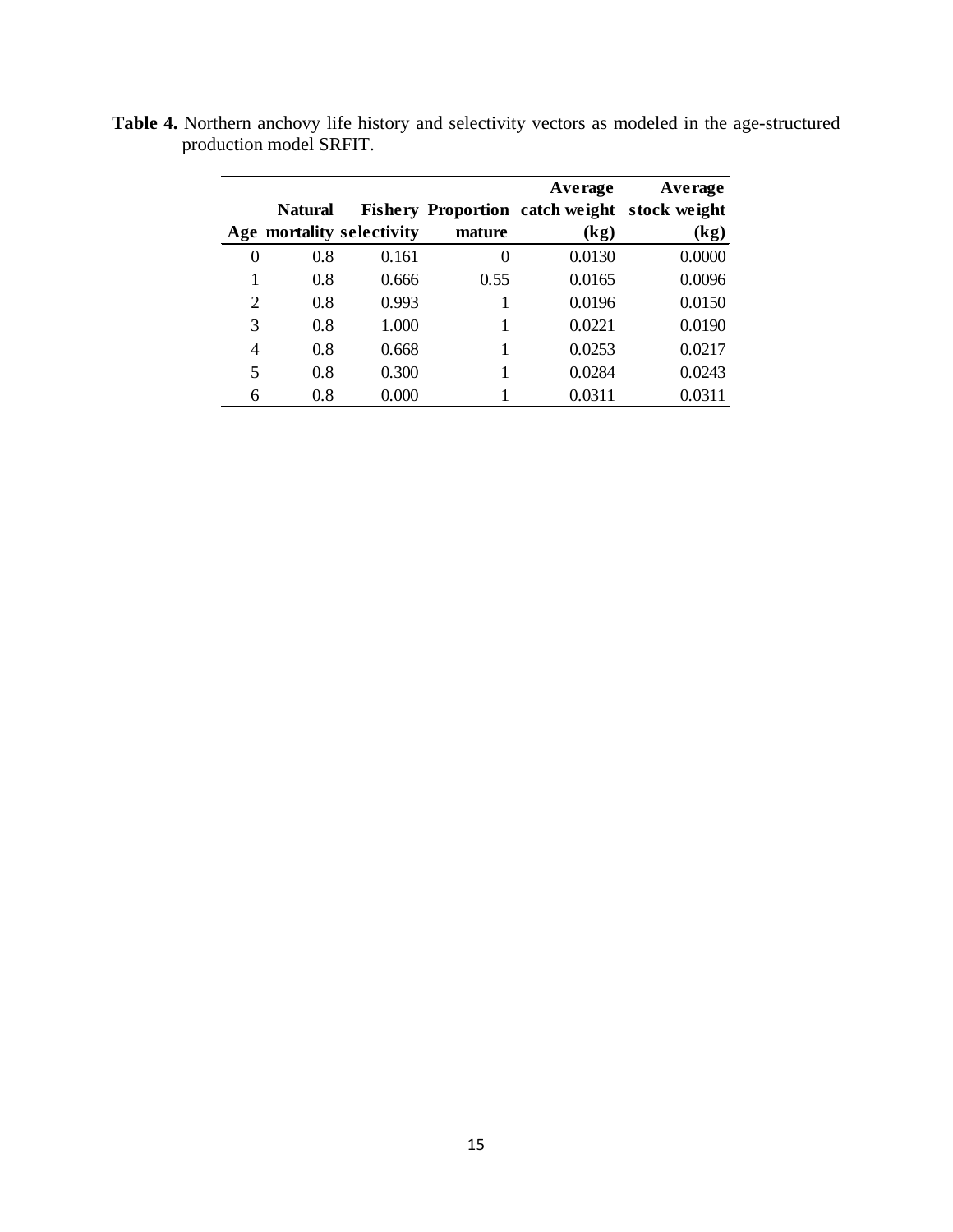|                | Assumed        | Fishing   |          |               | Mean                 | <b>Initial</b>      | Mean                | Potential Yield $(10^3$ MT) |            |
|----------------|----------------|-----------|----------|---------------|----------------------|---------------------|---------------------|-----------------------------|------------|
|                | natural        | mortality | Relative | Length        | weight $\frac{1}{1}$ | biomass             | catch $^{2}$        | Low                         | High       |
| Age            | mortality rate | rate      | number   | $(mm$ -FL $)$ | (g)                  | $(10^3 \text{ MT})$ | $(10^3 \text{ MT})$ | $X=0.3$                     | $X=0.5$    |
| $\overline{0}$ | (0.5)          | ---       | 1,000    |               |                      |                     |                     |                             |            |
| $0.5^{3}$      | (0.5)          | 0.018     | 779      | ---           | $60^{\circ}$         | (123.3)             | 2.360               | $9.3^{14}$                  | $15.4^{4}$ |
| 1              | 0.5            | 0.043     | 602      | 198           | 85                   | 135.0               | 5.728               | 20.2                        | 33.7       |
| 2              | 0.45           | 0.046     | 350      | 234           | 140                  | 129.3               | 5.664               | 17.4                        | 29.1       |
| 3              | 0.4            | 0.058     | 213      | 267           | 207                  | 116.5               | 6.340               | 14                          | 23.3       |
| 4              | 0.35           | 0.032     | 135      | 297           | 285                  | 101.2               | 3.024               | 10.6                        | 17.7       |
| 5              | 0.3            | 0.012     | 92       | 324           | 370                  | 89.7                | 1.048               | 8.1                         | 13.4       |
| 6              | 0.25           | 0.004     | 67       | 349           | 461                  | 81.8                | 0.337               | 6.2                         | 10.3       |
| 7              | 0.2            | 0.002     | 52       | 372           | 556                  | 76.6                | 0.124               | 4.6                         | 7.6        |
| 8              | 0.2            | 0.001     | 43       | 392           | 653                  | 73.5                | 0.025               | 4.4                         | 7.3        |
| $0 - 8$        | ---            |           | ---      |               | $---$                | 926.8               | 24.649              | 94.8                        | 157.9      |
| $9 - 15$       | 0.2            |           | 145      | 411-493       | 959                  | 367.0               |                     | 22                          | 36.7       |
| 16-30          | 0.2            | ---       | 45       | 503-576       | 1598                 | 190.3               | ---                 | 11.4                        | 19.1       |
| $0 - 30$       |                |           |          |               |                      |                     | $1360.8$ (spawning) | 128.3                       | 213.7      |

**Table 5a.** Dynamic pool model of jack mackerel population and estimates of potential yield, using assumed natural mortality rates (taken from MacCall & Stauffer 1983, Table 1).

<sup>\1</sup>Weight is based on length-weight relationship with correction for  $\sigma_L = 21.5$  mm (Pienaar and Ricker 1968).

<sup>2</sup>Catch includes only San Pedro landings.

 $\beta$ Age 0 fish are assumed to be unavailable for the first half year; mean weight is approximate: and biomass does not spawn.  $\beta$  about the magnetic space of the space fish are only available for 16 year.

<sup>14</sup>Potential yield reduced by  $\frac{1}{2}$  because fish are only available for  $\frac{1}{2}$  year.

**Table 5b.** Dynamic pool model of jack mackerel population and potential yield estimates, using assumed natural mortality rates and partial fecundity of young fish (taken from MacCall & Stauffer 1983, Table 2).

1484.1 (total)

|                |           | Assumed        | Fishing   | Initial                | Potential Yield $(10^3$ MT) |            |
|----------------|-----------|----------------|-----------|------------------------|-----------------------------|------------|
|                | Assumed   | natural        | mortality | biomass                | Low                         | High       |
| Age            | fecundity | mortality rate | rate      | $(10^3 \,\mathrm{MT})$ | $X=0.3$                     | $X=0.5$    |
| $0.5^{1}$      | 0.0       | 0.50           | 0.032     | (148.2)                | $11.2^{2}$                  | $18.5^{2}$ |
| 1              | 0.2       | 0.50           | 0.036     | 161.0                  | 24.1                        | 40.3       |
| $\overline{2}$ | 0.4       | 0.45           | 0.038     | 155.1                  | 21.0                        | 34.9       |
| 3              | 0.6       | 0.40           | 0.048     | 140.9                  | 16.9                        | 28.2       |
| 4              | 0.8       | 0.35           | 0.026     | 123.6                  | 13.0                        | 21.6       |
| 5              | 1.0       | 0.30           | 0.010     | 110.3                  | 9.9                         | 16.5       |
| 6              | 1.0       | 0.25           | 0.003     | 100.8                  | 7.5                         | 12.6       |
| 7              | 1.0       | 0.20           | 0.001     | 94.3                   | 5.6                         | 9.4        |
| 8              | 1.0       | 0.20           | 0.001     | 90.6                   | 5.4                         | 9.1        |
| $0-8$          |           |                |           | 1124.9                 | 114.6                       | 191.1      |
| $9 - 15$       | 1.0       | 0.2            |           | 452.5                  | 27.1                        | 45.3       |
| 16-30          | 1.0       | 0.2            |           | 234.6                  | 14.1                        | 23.5       |
| $0 - 30$       |           |                |           | 1360.8 (spawning)      | 155.8                       | 259.9      |
|                |           |                |           | 1812.0 (total)         |                             |            |

 $\mu$ Age 0 fish are assumed to be unavailable for the first half year: weight is approximate; and biomass does not spawn. <sup>2</sup>Potential yield reduced by because fish are only available for  $\frac{1}{2}$  year.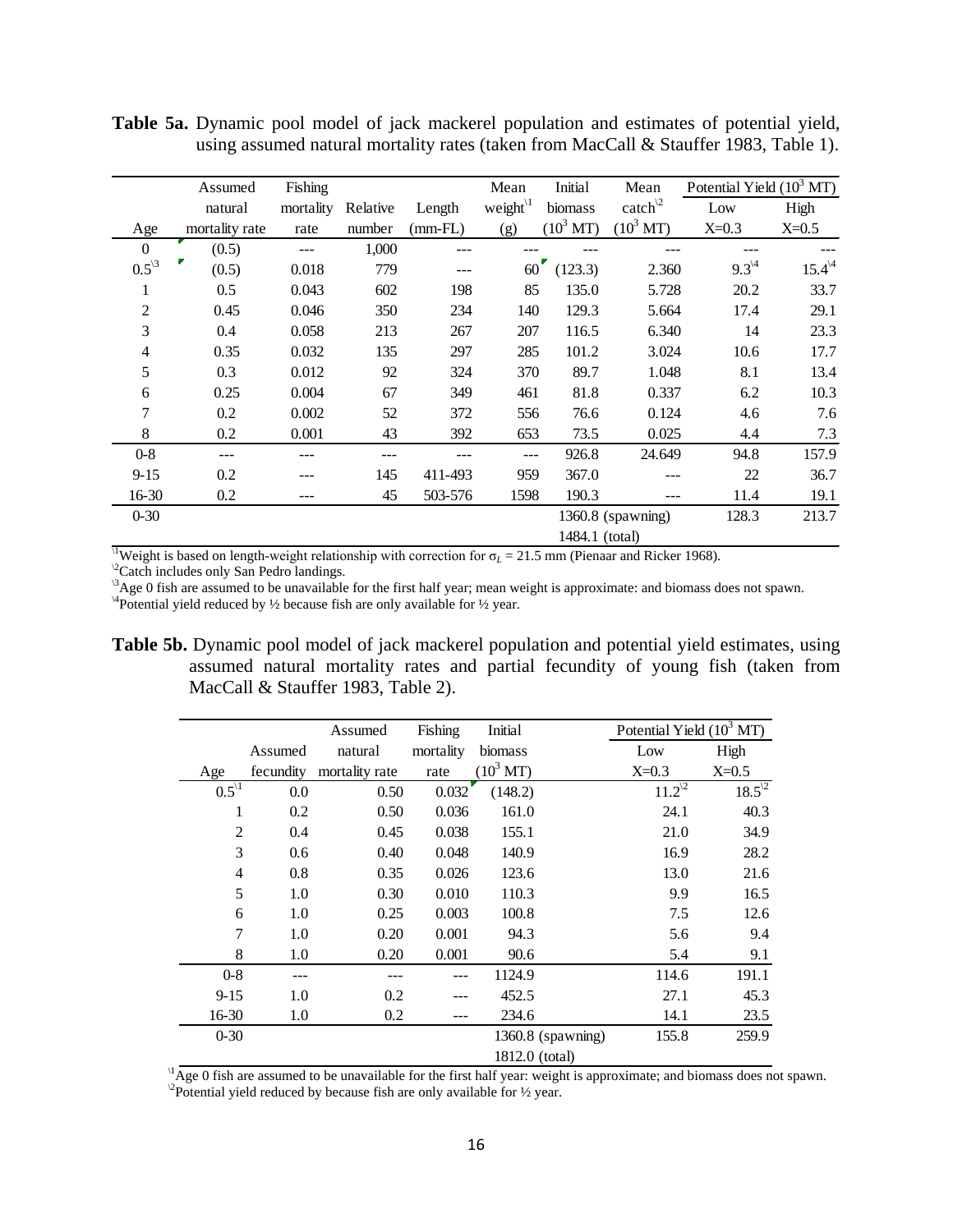**Table 6.** Northern anchovy (central subpopulation) biological reference points derived from SRFIT for models based on eight stock-recruitment relationship scenarios: Beverton-Holt vs. Ricker, lognormal vs. normal error, and random vs. autoregressive term in recruitment prediction.

|        |           | SR Model Error type Autoregression $R_0$ (10 <sup>9</sup> fish) Steepness Alpha Beta Sigma-R $F_{\text{MSV}}$ SSB $_{\text{MSV}}$ |      |       |             |       |        |       |         | $SSB_0$ | $-log(L)$       |
|--------|-----------|-----------------------------------------------------------------------------------------------------------------------------------|------|-------|-------------|-------|--------|-------|---------|---------|-----------------|
| $B-H$  | lognormal | yes                                                                                                                               | 63.0 | 0.515 | na          | na    | 0.893  | 0.455 | 94.846  |         | 308.532 161.436 |
| $B-H$  | lognormal | no                                                                                                                                | 65.4 | 0.372 | na          | na    | 0.885  | 0.250 | 123,535 |         | 320,346 161.919 |
| $B-H$  | normal    | yes                                                                                                                               | 67.8 | 0.428 | na          | na    | 66.380 | 0.330 | 116,138 |         | 331,798 179,556 |
| $B-H$  | normal    | no                                                                                                                                | 67.8 | 0.400 | na          | na    | 66.361 | 0.290 | 122,076 |         | 332,105 179,649 |
| Ricker | lognormal | yes                                                                                                                               | na   | na    | 423.8 2.055 |       | 0.898  | 0.230 | 157.446 |         | 355,077 161.435 |
| Ricker | lognormal | no                                                                                                                                | na   | na    | 345.8 1.476 |       | 0.886  | 0.160 | 161,370 |         | 356,668 161,956 |
| Ricker | normal    | yes                                                                                                                               | na   | na    | 417.5       | 1.875 | 66.137 | 0.225 | 169.044 |         | 381,284 194,796 |
| Ricker | normal    | no                                                                                                                                | na   | na    | 381.8 1.663 |       | 66.059 | 0.190 | 172,036 |         | 376,155 194,646 |

**Average 0.266 139,561 345,246**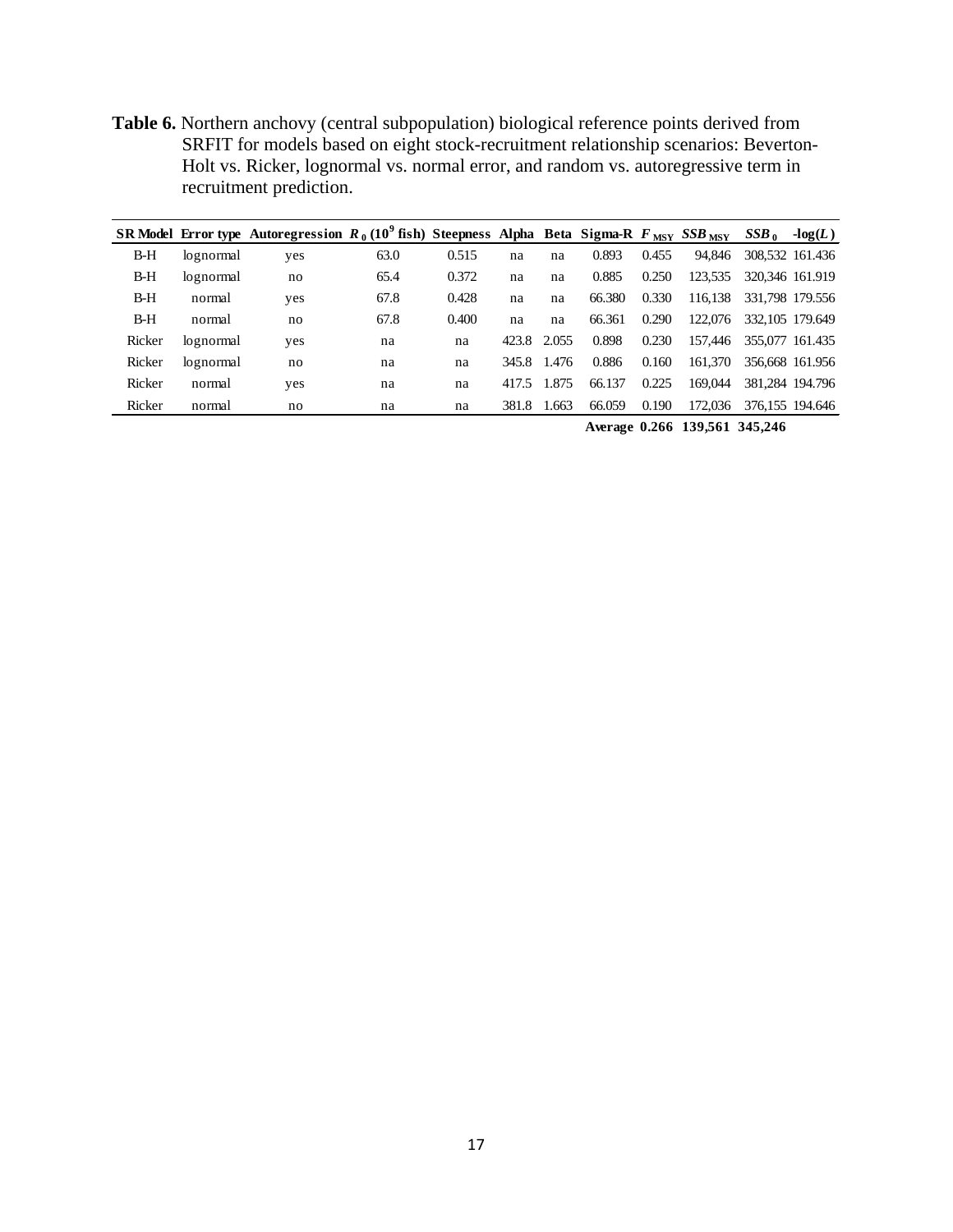|                                       | Pacific     | Pacific      | No. Anchovy     | Jack          | No. Anchovy    |
|---------------------------------------|-------------|--------------|-----------------|---------------|----------------|
|                                       | Sardine     | Mackerel     | <b>CSP</b>      | Mackerel      | <b>NSP</b>     |
|                                       | Hill et al. | Crone & Hill | Jacobson et al. | MacCall $&$   |                |
| Metric \ Source                       | 2016        | 2015         | 1995 & SRFIT    | Stauffer 1983 | none available |
| Natural Mortality (M)                 | 0.4         | 0.5          | 0.8             | 0.46          | nd             |
| Equilibrium $SSB_{MSY}$               | 101,790     | 55,297       | 139,561         | nd            | nd             |
| Equilibrium $SSB_0$                   | 421,572     | 156,849      | 345,246         | 1,360,800     | nd             |
| Dynamic $SSB_{0current (1 gen)}$      | 349,726     | 122,996      | nd              | nd            | nd             |
| Dynamic $SSB_{0current (2 gen)}$      | 608,484     | 130,763      | nd              | nd            | nd             |
| <b>Current MSST Definition</b>        | 50,000      | 18,200       | 50,000          | nd            | nd             |
| $0.5 * SSB_{MSY}$ (for M $\geq 0.5$ ) | na          | 27,649       | 69,781          | nd            | nd             |
| $(1-M)^*SSB_{MSY}$ (for M<=0.5)       | 61,074      | na           | na              | nd            | nd             |
| $0.2*SSB_0$                           | 84,314      | 31,370       | 69,049          | 272,160       | nd             |
| $0.2*SSB_{0current (1 gen)}$          | 69,945      | 24,599       | nd              | nd            | nd             |
| $0.2*SSB_{0current (2 gen)}$          | 121,697     | 26,153       | nd              | nd            | nd             |

**Table 7.** Estimates of equilibrium *SSB*<sub>MSY</sub>, *SSB*<sub>0</sub>, and dynamic *SSB*<sub>0</sub>, with associated MSST calculations. Calculated MSSTs are provided in the lower half of the table.

**Table 8.** Minimum stock size thresholds for Pacific sardine, Pacific mackerel, and northern anchovy (central subpopulation) as estimated by Myers et al. (1994) using a range of stock-recruitment relationships and methods. Pacific sardine fit to data from Murphy (1966), Pacific mackerel fit to data from Parrish & MacCall (1978), and northern anchovy were fit using assessment data from either Methot or Jacobson.

|                                                         | Pacific | Pacific  | No. Anchovy |
|---------------------------------------------------------|---------|----------|-------------|
| Metric $\setminus$ Species                              | Sardine | Mackerel | CSP         |
| <i>SSB</i> at 50% $R_{\text{max}}$ - BH50 <sup>1</sup>  | 295,000 | 0        | 0           |
| <i>SSB</i> at 50% $R_{\text{max}}$ - RK50 <sup>\2</sup> | 77,000  | 30,000   | 17,000      |
| <i>SSB</i> at 50% $R_{\text{max}}$ - SH50 <sup>\3</sup> | 42,000  | 3,000    | 15,000      |
| $SSBb^{4}$                                              | 57,000  | 26,000   | 59,000      |
| $20\% SSB_0 - BHv^{5}$                                  | 103,000 | 25,000   | 21,000      |
| $20\% SSB_0 - RKv^{6}$                                  | 67,000  | 47,000   | 22,000      |
| $20\% SSB_0 - SHv^{17}$                                 | 37,000  | 28,000   | 21,000      |
| $20\% SSB_0$ - Rmnv <sup>\8</sup>                       | 20,000  | 20,000   | 20,000      |
| Average                                                 | 87,250  | 22,375   | 21,875      |
| Median                                                  | 62,000  | 25,500   | 20,500      |

<sup>V</sup> BH50 = SSB at 50% of maximum predicted recruitment (50%  $R_{\text{max}}$ ) from fitted Beverton-Holt curve.<br><sup>23</sup> RK50 = SSB at 50% of maximum predicted recruitment (50%  $R_{\text{max}}$ ) from fitted Ricker curve.<br><sup>24</sup> SH50 = SSB at